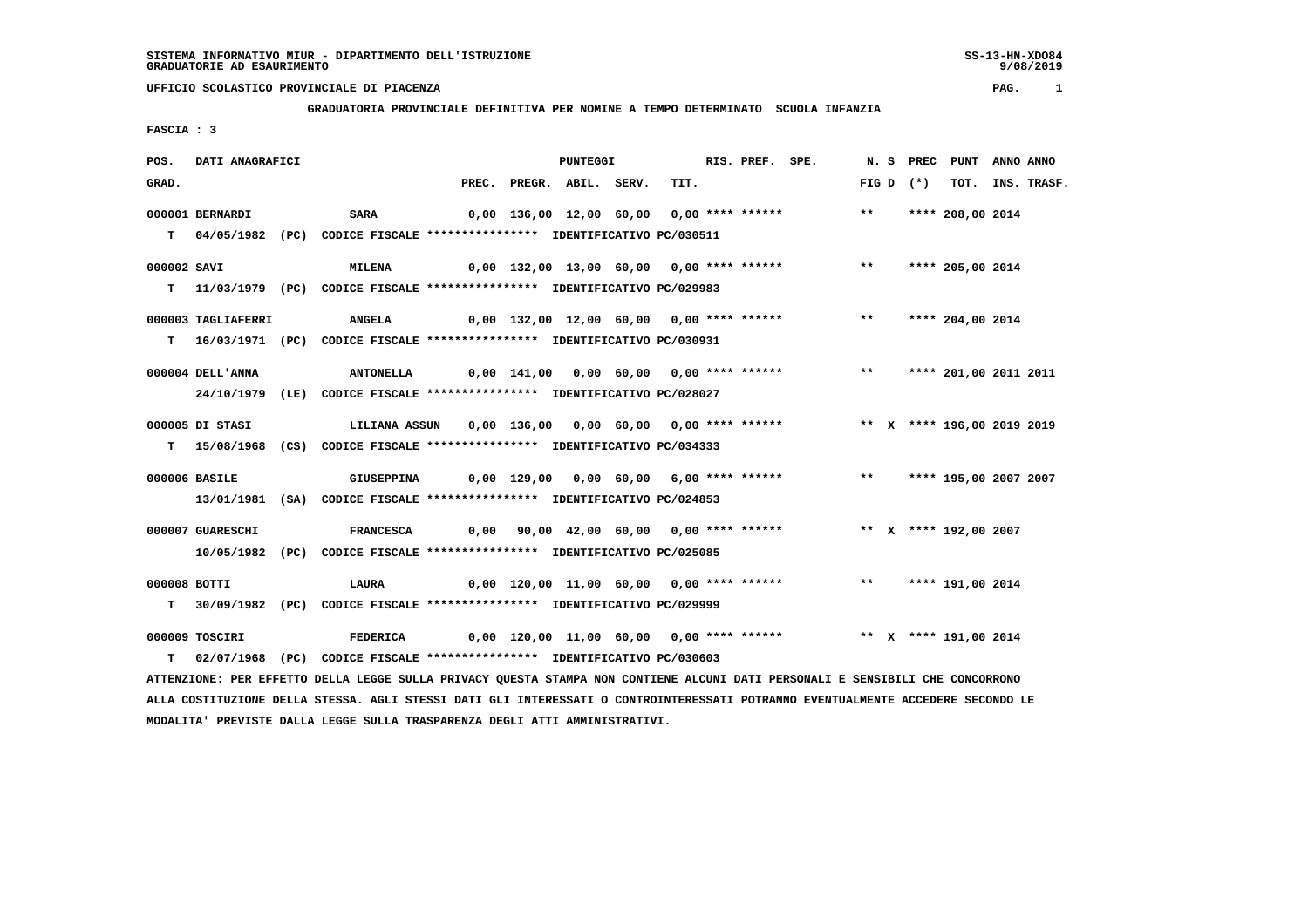**GRADUATORIA PROVINCIALE DEFINITIVA PER NOMINE A TEMPO DETERMINATO SCUOLA INFANZIA**

 **FASCIA : 3**

| POS.  | DATI ANAGRAFICI    |                                                                                                                                 |                          | PUNTEGGI |                                          | RIS. PREF. SPE. |                                                                          |              |             | N. S PREC PUNT ANNO ANNO |                  |
|-------|--------------------|---------------------------------------------------------------------------------------------------------------------------------|--------------------------|----------|------------------------------------------|-----------------|--------------------------------------------------------------------------|--------------|-------------|--------------------------|------------------|
| GRAD. |                    |                                                                                                                                 | PREC. PREGR. ABIL. SERV. |          | TIT.                                     |                 |                                                                          |              | FIG D $(*)$ |                          | TOT. INS. TRASF. |
|       | 000010 CORBI       | <b>SARA</b>                                                                                                                     |                          |          | 0,00 114,00 14,00 60,00 0,00 **** ****** |                 |                                                                          | $***$        |             | **** 188,00 2003         |                  |
|       |                    | 06/07/1965 (CE) CODICE FISCALE *************** IDENTIFICATIVO PC/022786                                                         |                          |          |                                          |                 |                                                                          |              |             |                          |                  |
|       |                    |                                                                                                                                 |                          |          |                                          |                 |                                                                          |              |             |                          |                  |
|       | 000011 MADONNA     | <b>ORNELLA</b>                                                                                                                  |                          |          |                                          |                 | $0,00$ 111,00 16,00 60,00 0,00 **** ****** ***** ***                     |              |             | **** 187,00 2002         |                  |
|       |                    | 22/08/1977 (CE) CODICE FISCALE *************** IDENTIFICATIVO PC/022500                                                         |                          |          |                                          |                 |                                                                          |              |             |                          |                  |
|       | 000012 LENZI       | <b>ELISA</b>                                                                                                                    |                          |          | 0,00 84,00 42,00 60,00 0,00 **** ******  |                 |                                                                          |              |             | ** X **** 186,00 2007    |                  |
|       |                    | 06/10/1983 (MI) CODICE FISCALE *************** IDENTIFICATIVO PC/025095                                                         |                          |          |                                          |                 |                                                                          |              |             |                          |                  |
|       |                    |                                                                                                                                 |                          |          |                                          |                 |                                                                          |              |             |                          |                  |
|       | 000013 BASSI       | ANNA                                                                                                                            |                          |          | 0,00 111,00 11,00 60,00 4,00 **** ****** |                 |                                                                          |              |             | ** X **** 186,00 2014    |                  |
|       |                    | T 22/06/1965 (PC) CODICE FISCALE *************** IDENTIFICATIVO PC/031055                                                       |                          |          |                                          |                 |                                                                          |              |             |                          |                  |
|       | 000014 FIORANI     | <b>MIRIAM</b>                                                                                                                   |                          |          |                                          |                 | 0,00 111,00 14,00 60,00 0,00 **** ****** **** ** **** 185,00 2014        |              |             |                          |                  |
|       |                    | T 19/06/1980 (PC) CODICE FISCALE **************** IDENTIFICATIVO PC/030601                                                      |                          |          |                                          |                 |                                                                          |              |             |                          |                  |
|       |                    |                                                                                                                                 |                          |          |                                          |                 | 0,00 108,00 16,00 60,00 0,00 **** ****** *** **** 184,00 2005 2005       |              |             |                          |                  |
|       | 000015 DI GABRIELE | <b>DANIELA</b>                                                                                                                  |                          |          |                                          |                 |                                                                          |              |             |                          |                  |
|       |                    | 06/05/1976 (LT) CODICE FISCALE *************** IDENTIFICATIVO PC/024057                                                         |                          |          |                                          |                 |                                                                          |              |             |                          |                  |
|       | 000016 VINCIGUERRA | CALOGERA LILI                                                                                                                   |                          |          |                                          |                 | 0,00 105,00 16,00 60,00 0,00 **** ******                                 | $\star\star$ |             | **** 181,00 2007 2007    |                  |
|       |                    | 02/04/1975 (AG) CODICE FISCALE *************** IDENTIFICATIVO PC/024961                                                         |                          |          |                                          |                 |                                                                          |              |             |                          |                  |
|       |                    |                                                                                                                                 |                          |          |                                          |                 |                                                                          |              |             |                          |                  |
|       | 000017 SANSONE     | CATERINA                                                                                                                        |                          |          |                                          |                 | 0,00 120,00 0,00 60,00 0,00 **** ****** *** *** **** 180,00 2002         |              |             |                          |                  |
|       |                    | 19/12/1977 (CS) CODICE FISCALE *************** IDENTIFICATIVO PC/022523                                                         |                          |          |                                          |                 |                                                                          |              |             |                          |                  |
|       | 000018 DELLE DONNE | IMMACOLATA                                                                                                                      |                          |          |                                          |                 | 0,00 104,00 16,00 60,00 0,00 **** ****** *** ** ** **** 180,00 2011 2011 |              |             |                          |                  |
|       |                    | 02/08/1968 (NA) CODICE FISCALE *************** IDENTIFICATIVO PC/028028                                                         |                          |          |                                          |                 |                                                                          |              |             |                          |                  |
|       |                    | ATTENZIONE: PER EFFETTO DELLA LEGGE SULLA PRIVACY QUESTA STAMPA NON CONTIENE ALCUNI DATI PERSONALI E SENSIBILI CHE CONCORRONO   |                          |          |                                          |                 |                                                                          |              |             |                          |                  |
|       |                    | ALLA COSTITUZIONE DELLA STESSA. AGLI STESSI DATI GLI INTERESSATI O CONTROINTERESSATI POTRANNO EVENTUALMENTE ACCEDERE SECONDO LE |                          |          |                                          |                 |                                                                          |              |             |                          |                  |

 **MODALITA' PREVISTE DALLA LEGGE SULLA TRASPARENZA DEGLI ATTI AMMINISTRATIVI.**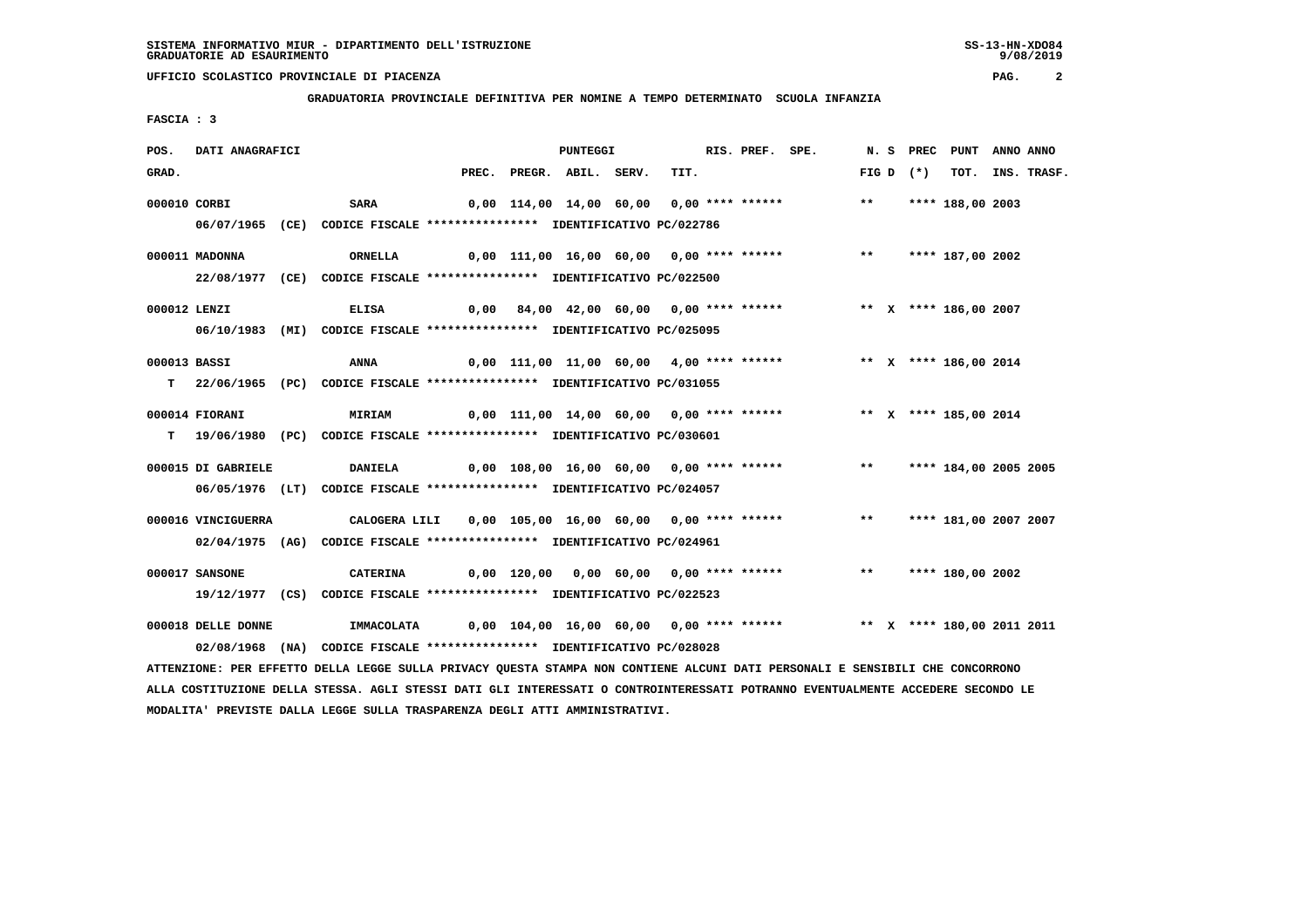**GRADUATORIA PROVINCIALE DEFINITIVA PER NOMINE A TEMPO DETERMINATO SCUOLA INFANZIA**

 **FASCIA : 3**

| POS.        | DATI ANAGRAFICI   |                                                                                                                                 |      | PUNTEGGI                 |                                          | RIS. PREF. SPE. |                                                                         |       |             | N. S PREC PUNT ANNO ANNO   |                  |
|-------------|-------------------|---------------------------------------------------------------------------------------------------------------------------------|------|--------------------------|------------------------------------------|-----------------|-------------------------------------------------------------------------|-------|-------------|----------------------------|------------------|
| GRAD.       |                   |                                                                                                                                 |      | PREC. PREGR. ABIL. SERV. | TIT.                                     |                 |                                                                         |       | FIG D $(*)$ |                            | TOT. INS. TRASF. |
| 000019 RODA |                   | <b>ELENA</b>                                                                                                                    |      |                          | 0,00 104,00 16,00 60,00 0,00 **** ****** |                 |                                                                         | $***$ |             | **** 180,00 2014           |                  |
|             |                   |                                                                                                                                 |      |                          |                                          |                 |                                                                         |       |             |                            |                  |
|             |                   | T 30/03/1970 (PC) CODICE FISCALE *************** IDENTIFICATIVO PC/030328                                                       |      |                          |                                          |                 |                                                                         |       |             |                            |                  |
|             | 000020 DRAGO      | <b>ANTONELLA</b>                                                                                                                |      |                          | 0,00 102,00 16,00 60,00 0,00 **** ****** |                 |                                                                         | $***$ |             | **** 178,00 2005 2005      |                  |
|             |                   | 16/04/1980 (AG) CODICE FISCALE **************** IDENTIFICATIVO PC/024059                                                        |      |                          |                                          |                 |                                                                         |       |             |                            |                  |
|             |                   |                                                                                                                                 |      |                          |                                          |                 |                                                                         |       |             |                            |                  |
|             | 000021 GALLARATI  | LORENA                                                                                                                          |      |                          | 0,00 72,00 42,00 60,00 0,00 **** ******  |                 |                                                                         |       |             | ** **** 174,00 2007        |                  |
|             |                   | 28/03/1980 (PC) CODICE FISCALE *************** IDENTIFICATIVO PC/025067                                                         |      |                          |                                          |                 |                                                                         |       |             |                            |                  |
|             |                   |                                                                                                                                 |      |                          |                                          |                 |                                                                         |       |             |                            |                  |
|             | 000022 RAPACCIOLI | <b>DANIELA</b>                                                                                                                  |      |                          | 0,00 96,00 18,00 60,00 0,00 **** ******  |                 |                                                                         |       |             | ** **** 174,00 2014        |                  |
|             |                   | T 13/06/1977 (PC) CODICE FISCALE **************** IDENTIFICATIVO PC/030989                                                      |      |                          |                                          |                 |                                                                         |       |             |                            |                  |
|             | 000023 DIANA      | <b>ROSSELLA</b>                                                                                                                 |      |                          | 0,00 97,00 14,00 60,00 0,00 **** ******  |                 |                                                                         |       |             | ** X **** 171,00 2014 2014 |                  |
|             |                   | 25/08/1977 (CE) CODICE FISCALE *************** IDENTIFICATIVO PC/029918                                                         |      |                          |                                          |                 |                                                                         |       |             |                            |                  |
|             |                   |                                                                                                                                 |      |                          |                                          |                 |                                                                         |       |             |                            |                  |
|             | 000024 MOLINARI   | LUCIA                                                                                                                           | 0,00 |                          |                                          |                 | 96,00 13,00 60,00 0,00 **** ****** **** *** **** 169,00 2014            |       |             |                            |                  |
|             |                   | T 30/11/1971 (PC) CODICE FISCALE **************** IDENTIFICATIVO PC/031264                                                      |      |                          |                                          |                 |                                                                         |       |             |                            |                  |
|             |                   |                                                                                                                                 |      |                          |                                          |                 |                                                                         |       |             |                            |                  |
|             | 000025 MULAZZI    | VALENTINA                                                                                                                       |      |                          | 0,00 96,00 12,00 60,00 0,00 **** ******  |                 |                                                                         | $***$ |             | **** 168,00 2014           |                  |
|             |                   | T 25/03/1983 (PC) CODICE FISCALE **************** IDENTIFICATIVO PC/030286                                                      |      |                          |                                          |                 |                                                                         |       |             |                            |                  |
|             |                   |                                                                                                                                 |      |                          |                                          |                 |                                                                         |       |             |                            |                  |
|             | 000026 GALTELLI   | <b>ELEONORA</b>                                                                                                                 |      |                          |                                          |                 | 0,00 114,00 18,00 36,00 0,00 **** ******                                |       |             | ** **** 168,00 2014        |                  |
|             |                   | T 21/05/1983 (PC) CODICE FISCALE **************** IDENTIFICATIVO PC/029967                                                      |      |                          |                                          |                 |                                                                         |       |             |                            |                  |
|             | 000027 PAVONE     | <b>FORTUNATA</b>                                                                                                                |      |                          |                                          |                 | 0,00 87,00 16,00 60,00 3,00 **** ****** *** ** ** **** 166,00 2005 2005 |       |             |                            |                  |
|             |                   | 10/06/1967 (RC) CODICE FISCALE *************** IDENTIFICATIVO PC/024115                                                         |      |                          |                                          |                 |                                                                         |       |             |                            |                  |
|             |                   | ATTENZIONE: PER EFFETTO DELLA LEGGE SULLA PRIVACY QUESTA STAMPA NON CONTIENE ALCUNI DATI PERSONALI E SENSIBILI CHE CONCORRONO   |      |                          |                                          |                 |                                                                         |       |             |                            |                  |
|             |                   | ALLA COSTITUZIONE DELLA STESSA. AGLI STESSI DATI GLI INTERESSATI O CONTROINTERESSATI POTRANNO EVENTUALMENTE ACCEDERE SECONDO LE |      |                          |                                          |                 |                                                                         |       |             |                            |                  |

 **MODALITA' PREVISTE DALLA LEGGE SULLA TRASPARENZA DEGLI ATTI AMMINISTRATIVI.**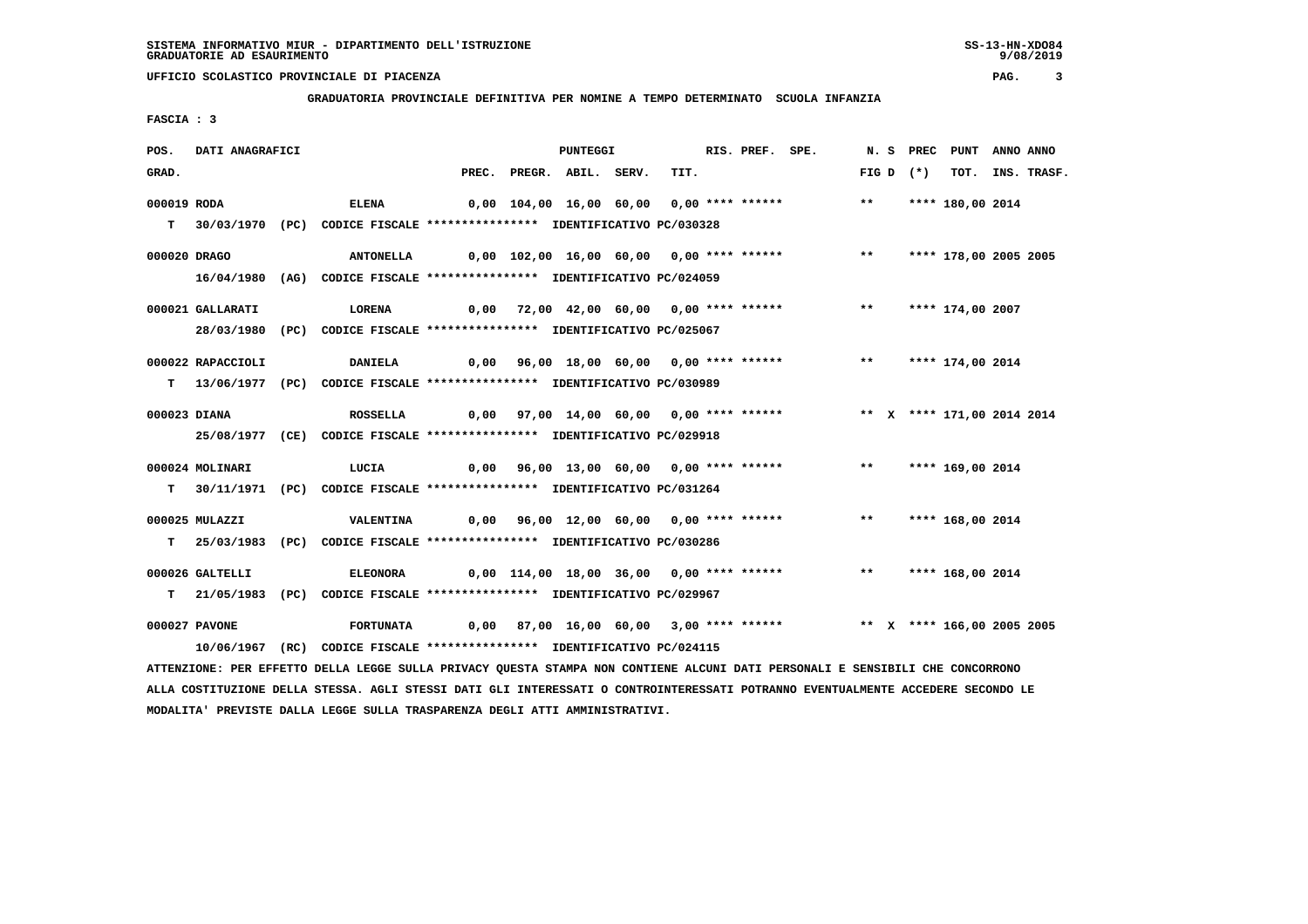**GRADUATORIA PROVINCIALE DEFINITIVA PER NOMINE A TEMPO DETERMINATO SCUOLA INFANZIA**

 **FASCIA : 3**

| POS.  | DATI ANAGRAFICI   |                                                                                                                               |  | PUNTEGGI                 |                                         | RIS. PREF. SPE. |                                                                         |  |             | N. S PREC PUNT ANNO ANNO |                  |
|-------|-------------------|-------------------------------------------------------------------------------------------------------------------------------|--|--------------------------|-----------------------------------------|-----------------|-------------------------------------------------------------------------|--|-------------|--------------------------|------------------|
| GRAD. |                   |                                                                                                                               |  | PREC. PREGR. ABIL. SERV. | TIT.                                    |                 |                                                                         |  | $FIG D (*)$ |                          | TOT. INS. TRASF. |
|       | 000028 LO SARDO   | <b>MARIA</b>                                                                                                                  |  |                          |                                         |                 |                                                                         |  |             |                          |                  |
|       |                   | 22/10/1962 (AG) CODICE FISCALE *************** IDENTIFICATIVO PC/028049                                                       |  |                          |                                         |                 |                                                                         |  |             |                          |                  |
|       | 000029 BETTINI    | <b>ERSILIA</b>                                                                                                                |  |                          |                                         |                 | 0,00 88,00 14,00 60,00 0,00 **** ******           ** x **** 162,00 2007 |  |             |                          |                  |
|       |                   | 17/03/1964 (SO) CODICE FISCALE *************** IDENTIFICATIVO PC/024964                                                       |  |                          |                                         |                 |                                                                         |  |             |                          |                  |
|       | 000030 VEDDA      | LETIZIA                                                                                                                       |  |                          |                                         |                 | 0,00 87,00 15,00 60,00 0,00 **** ****** **** ** **** 162,00 2011 2011   |  |             |                          |                  |
|       |                   | 28/12/1963 (AG) CODICE FISCALE *************** IDENTIFICATIVO PC/028084                                                       |  |                          |                                         |                 |                                                                         |  |             |                          |                  |
|       | 000031 CIVARDI    | <b>GAIA</b>                                                                                                                   |  |                          | 0,00 102,00 0,00 60,00 0,00 **** ****** |                 |                                                                         |  |             | ** X **** 162,00 2014    |                  |
|       |                   | T 24/10/1979 (PC) CODICE FISCALE **************** IDENTIFICATIVO PC/030255                                                    |  |                          |                                         |                 |                                                                         |  |             |                          |                  |
|       | 000032 SMALDORE   | <b>GERARDA ASSUN</b>                                                                                                          |  |                          |                                         |                 | 0,00 88,00 13,00 60,00 0,00 **** ******           ** X **** 161,00 2007 |  |             |                          |                  |
|       |                   | 27/05/1961 (PZ) CODICE FISCALE *************** IDENTIFICATIVO PC/025048                                                       |  |                          |                                         |                 |                                                                         |  |             |                          |                  |
|       | 000033 VICICONTE  | <b>PAOLA</b>                                                                                                                  |  |                          |                                         |                 | 0,00 85,00 15,00 60,00 0,00 **** ******                                 |  |             | ** **** 160,00 2005 2005 |                  |
|       |                   | 18/11/1976 (CS) CODICE FISCALE *************** IDENTIFICATIVO PC/024110                                                       |  |                          |                                         |                 |                                                                         |  |             |                          |                  |
|       | 000034 FIACCADORI | <b>FEDERICA</b>                                                                                                               |  |                          |                                         |                 | 0,00 99,00 0,00 60,00 0,00 **** ****** * * * * * **** 159,00 2014       |  |             |                          |                  |
|       |                   | T 18/09/1983 (MN) CODICE FISCALE **************** IDENTIFICATIVO PC/030275                                                    |  |                          |                                         |                 |                                                                         |  |             |                          |                  |
|       | 000035 NAPPA      | <b>GIOVANNA</b>                                                                                                               |  |                          |                                         |                 | 0,00 82,00 15,00 60,00 0,00 **** ******     **   **** 157,00 2007 2007  |  |             |                          |                  |
|       |                   | 25/06/1977 (AV) CODICE FISCALE *************** IDENTIFICATIVO PC/024944                                                       |  |                          |                                         |                 |                                                                         |  |             |                          |                  |
|       | 000036 GUARNIERI  | <b>VALENTINA</b>                                                                                                              |  |                          |                                         |                 | 0,00 84,00 13,00 60,00 0,00 **** ****** *** ** ** *** 157,00 2014       |  |             |                          |                  |
|       |                   | T 28/06/1983 (PC) CODICE FISCALE *************** IDENTIFICATIVO PC/029979                                                     |  |                          |                                         |                 |                                                                         |  |             |                          |                  |
|       |                   | ATTENZIONE: PER EFFETTO DELLA LEGGE SULLA PRIVACY QUESTA STAMPA NON CONTIENE ALCUNI DATI PERSONALI E SENSIBILI CHE CONCORRONO |  |                          |                                         |                 |                                                                         |  |             |                          |                  |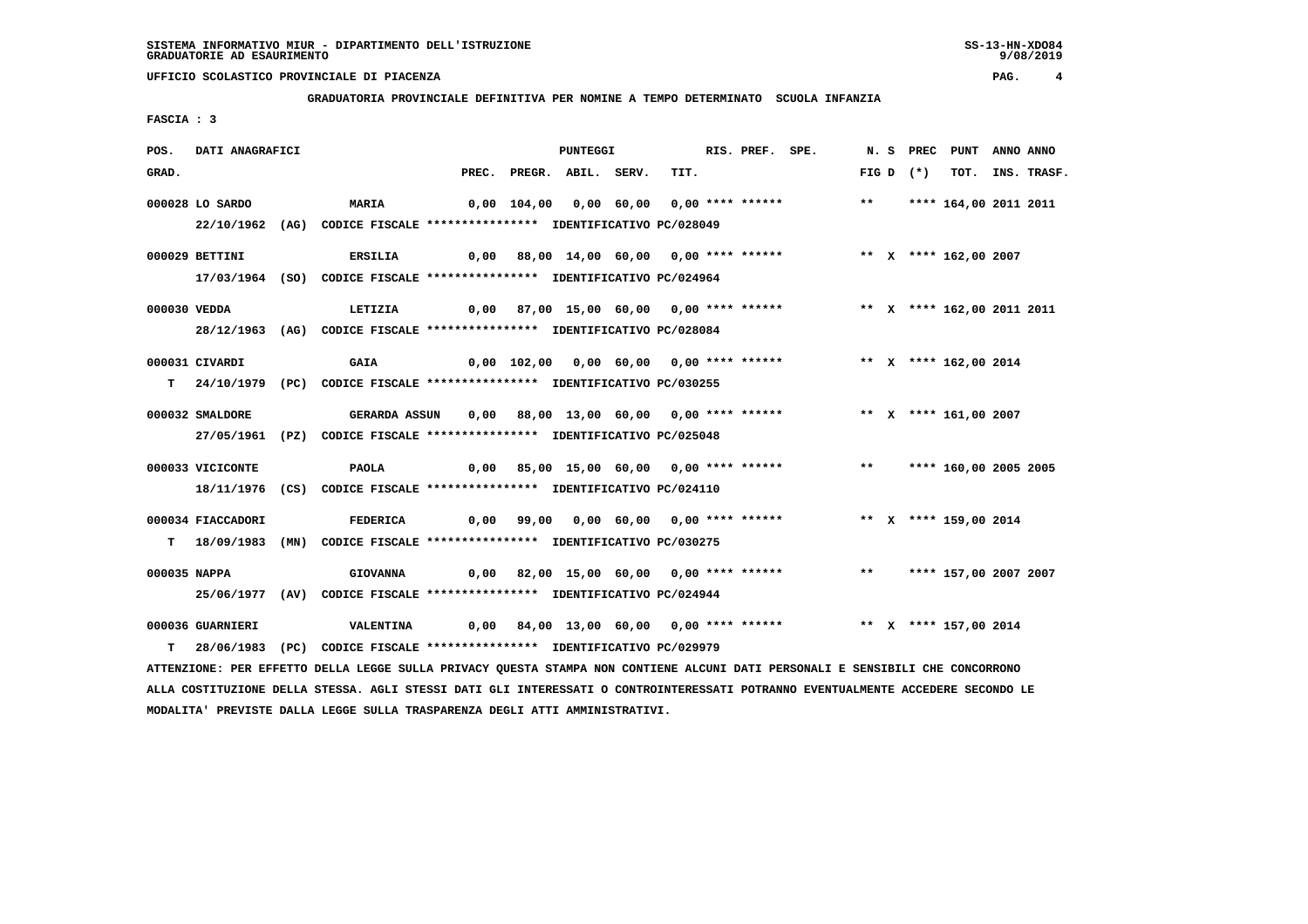**GRADUATORIA PROVINCIALE DEFINITIVA PER NOMINE A TEMPO DETERMINATO SCUOLA INFANZIA**

 **FASCIA : 3**

| POS.         | DATI ANAGRAFICI    |                                                                                                                               |  | PUNTEGGI                 |      | RIS. PREF. SPE. |                                                                           |  |             | N. S PREC PUNT ANNO ANNO |                  |
|--------------|--------------------|-------------------------------------------------------------------------------------------------------------------------------|--|--------------------------|------|-----------------|---------------------------------------------------------------------------|--|-------------|--------------------------|------------------|
| GRAD.        |                    |                                                                                                                               |  | PREC. PREGR. ABIL. SERV. | TIT. |                 |                                                                           |  | $FIG D (*)$ |                          | TOT. INS. TRASF. |
|              | 000037 VENEZIANI   | <b>VALENTINA</b>                                                                                                              |  |                          |      |                 |                                                                           |  |             |                          |                  |
|              |                    |                                                                                                                               |  |                          |      |                 |                                                                           |  |             |                          |                  |
|              |                    | T 24/07/1981 (PC) CODICE FISCALE *************** IDENTIFICATIVO PC/030082                                                     |  |                          |      |                 |                                                                           |  |             |                          |                  |
|              | 000038 BOIARDI     | <b>SONIA</b>                                                                                                                  |  |                          |      |                 | 0,00 84,00 12,00 60,00 0,00 **** ****** *** *** **** 156,00 2014          |  |             |                          |                  |
|              |                    | T 28/11/1963 (PC) CODICE FISCALE *************** IDENTIFICATIVO PC/032099                                                     |  |                          |      |                 |                                                                           |  |             |                          |                  |
|              |                    |                                                                                                                               |  |                          |      |                 |                                                                           |  |             |                          |                  |
| 000039 COSTA |                    | ERIKA                                                                                                                         |  |                          |      |                 | 0,00 84,00 11,00 60,00 0,00 **** ****** **** ** **** 155,00 2014          |  |             |                          |                  |
|              |                    | T 21/12/1979 (LO) CODICE FISCALE **************** IDENTIFICATIVO PC/030821                                                    |  |                          |      |                 |                                                                           |  |             |                          |                  |
|              |                    |                                                                                                                               |  |                          |      |                 |                                                                           |  |             |                          |                  |
|              | 000040 MARENGHI    | LAURA                                                                                                                         |  |                          |      |                 | 0,00 84,00 14,00 54,00 0,00 **** ****** *** **** 152,00 2014              |  |             |                          |                  |
|              |                    | T 07/08/1983 (PC) CODICE FISCALE *************** IDENTIFICATIVO PC/030281                                                     |  |                          |      |                 |                                                                           |  |             |                          |                  |
|              |                    |                                                                                                                               |  |                          |      |                 |                                                                           |  |             |                          |                  |
|              | 000041 CAPENTI     | FABIOLA                                                                                                                       |  |                          |      |                 | 0,00 75,00 16,00 60,00 0,00 **** ****** **** *** ** **** 151,00 2007 2007 |  |             |                          |                  |
|              |                    | 10/11/1975 (MC) CODICE FISCALE *************** IDENTIFICATIVO PC/024864                                                       |  |                          |      |                 |                                                                           |  |             |                          |                  |
|              | 000042 CASTIGLIA   | LUIGI                                                                                                                         |  |                          |      |                 | 0,00 76,00 15,00 60,00 0,00 **** ****** **** *** **** 151,00 2014 2014    |  |             |                          |                  |
|              |                    | 24/09/1973 (ME) CODICE FISCALE *************** IDENTIFICATIVO PC/029862                                                       |  |                          |      |                 |                                                                           |  |             |                          |                  |
|              |                    |                                                                                                                               |  |                          |      |                 |                                                                           |  |             |                          |                  |
|              | 000043 SEGHIZZI    | <b>GAIA</b>                                                                                                                   |  |                          |      |                 | 0,00 73,00 11,00 60,00 0,00 **** ****** *** *** **** 144,00 2014          |  |             |                          |                  |
|              |                    | T 20/01/1975 (LO) CODICE FISCALE *************** IDENTIFICATIVO PC/030334                                                     |  |                          |      |                 |                                                                           |  |             |                          |                  |
|              |                    |                                                                                                                               |  |                          |      |                 |                                                                           |  |             |                          |                  |
|              | 000044 POLITI      | MARIA CRISTIN 0,00 72,00 12,00 60,00 0,00 **** ****** **** ** **** 144,00 2014                                                |  |                          |      |                 |                                                                           |  |             |                          |                  |
|              |                    | T 25/09/1973 (PC) CODICE FISCALE *************** IDENTIFICATIVO PC/030236                                                     |  |                          |      |                 |                                                                           |  |             |                          |                  |
|              | 000045 TAGLIAFERRI | <b>ROBERTA</b>                                                                                                                |  |                          |      |                 | 0,00 68,00 14,00 60,00 0,00 **** ****** **** ** **** 142,00 2014          |  |             |                          |                  |
|              |                    | T 21/07/1976 (PC) CODICE FISCALE *************** IDENTIFICATIVO PC/030646                                                     |  |                          |      |                 |                                                                           |  |             |                          |                  |
|              |                    |                                                                                                                               |  |                          |      |                 |                                                                           |  |             |                          |                  |
|              |                    | ATTENZIONE: PER EFFETTO DELLA LEGGE SULLA PRIVACY QUESTA STAMPA NON CONTIENE ALCUNI DATI PERSONALI E SENSIBILI CHE CONCORRONO |  |                          |      |                 |                                                                           |  |             |                          |                  |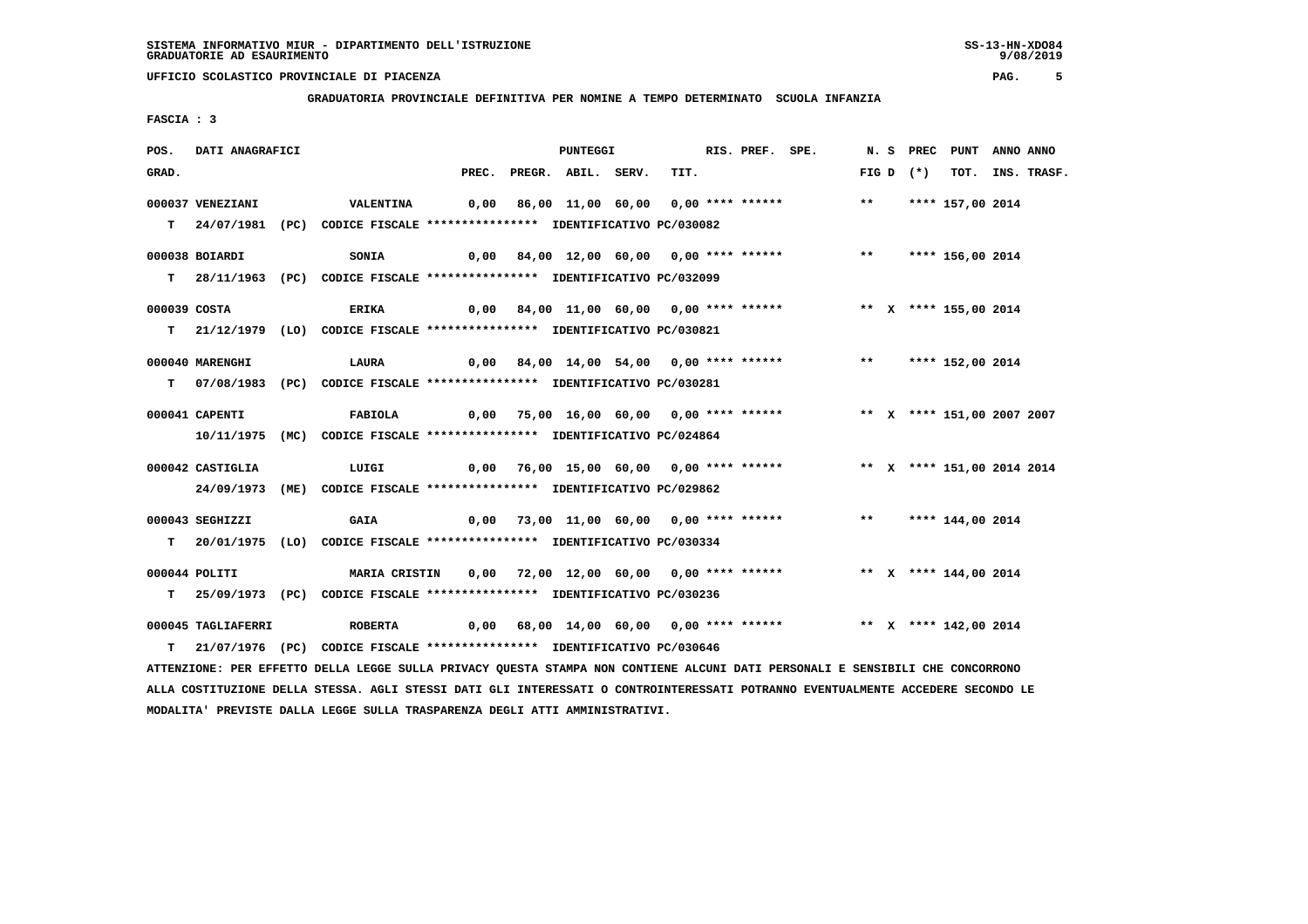**GRADUATORIA PROVINCIALE DEFINITIVA PER NOMINE A TEMPO DETERMINATO SCUOLA INFANZIA**

 **FASCIA : 3**

| POS.        | DATI ANAGRAFICI     |                                                                                                          |  | <b>PUNTEGGI</b>                         |  | RIS. PREF. SPE. |                                                                           |  |             | N. S PREC PUNT ANNO ANNO |                  |
|-------------|---------------------|----------------------------------------------------------------------------------------------------------|--|-----------------------------------------|--|-----------------|---------------------------------------------------------------------------|--|-------------|--------------------------|------------------|
| GRAD.       |                     |                                                                                                          |  | PREC. PREGR. ABIL. SERV.                |  | TIT.            |                                                                           |  | FIG D $(*)$ |                          | TOT. INS. TRASF. |
|             | 000046 ANSELMI      | CINZIA                                                                                                   |  |                                         |  |                 | 0,00 61,00 13,00 60,00 1,00 **** ******             ** x **** 135,00 2014 |  |             |                          |                  |
|             |                     | T 25/05/1973 (PC) CODICE FISCALE **************** IDENTIFICATIVO PC/030405                               |  |                                         |  |                 |                                                                           |  |             |                          |                  |
|             | 000047 BERTOGLIO    | MARIA CRISTIN 0,00 60,00 15,00 60,00 0,00 **** ****** *** ** ** X **** 135,00 2014                       |  |                                         |  |                 |                                                                           |  |             |                          |                  |
|             |                     | T 18/03/1968 (LO) CODICE FISCALE *************** IDENTIFICATIVO PC/030933                                |  |                                         |  |                 |                                                                           |  |             |                          |                  |
|             | 000048 DI BERARDINO |                                                                                                          |  |                                         |  |                 |                                                                           |  |             |                          |                  |
|             |                     | T                11/12/1974 (PC)                CODICE FISCALE **************** IDENTIFICATIVO PC/030266 |  |                                         |  |                 |                                                                           |  |             |                          |                  |
|             | 000049 MAZZONI      | <b>PAOLA</b>                                                                                             |  |                                         |  |                 | 0,00 60,00 11,00 60,00 0,00 **** ****** *** *** **** 131,00 2014          |  |             |                          |                  |
|             |                     | T 28/01/1965 (PC) CODICE FISCALE **************** IDENTIFICATIVO PC/032082                               |  |                                         |  |                 |                                                                           |  |             |                          |                  |
|             | 000050 IMPIERI      | <b>BARBARA</b>                                                                                           |  |                                         |  |                 | 0,00 58,00 12,00 60,00 0,00 **** ******      ** x **** 130,00 2014        |  |             |                          |                  |
|             |                     | T 08/05/1973 (PV) CODICE FISCALE *************** IDENTIFICATIVO PC/030338                                |  |                                         |  |                 |                                                                           |  |             |                          |                  |
|             | 000051 TALARICO     | <b>ROSALINDA</b>                                                                                         |  | 0,00 24,00 42,00 60,00 0,00 **** ****** |  |                 |                                                                           |  |             | ** **** 126,00 2009      |                  |
|             |                     | 03/09/1988 (CS) CODICE FISCALE *************** IDENTIFICATIVO PC/026413                                  |  |                                         |  |                 |                                                                           |  |             |                          |                  |
|             | 000052 MANTUANO     | <b>MARTA</b>                                                                                             |  |                                         |  |                 | 0,00 48,00 18,00 60,00 0,00 **** ****** *** **** 126,00 2014              |  |             |                          |                  |
|             |                     | T 04/08/1982 (CS) CODICE FISCALE **************** IDENTIFICATIVO PC/030116                               |  |                                         |  |                 |                                                                           |  |             |                          |                  |
| 000053 RIVA |                     | <b>ELENA</b>                                                                                             |  |                                         |  |                 | 0,00 48,00 17,00 60,00 0,00 **** ******      **   **** 125,00 2007        |  |             |                          |                  |
|             |                     | 17/05/1978 (PC) CODICE FISCALE *************** IDENTIFICATIVO PC/025017                                  |  |                                         |  |                 |                                                                           |  |             |                          |                  |
|             | 000054 PITTORE      | <b>VERONICA</b>                                                                                          |  |                                         |  |                 | 0,00 24,00 41,00 60,00 0,00 **** ****** *** ** ** **** 125,00 2014 2014   |  |             |                          |                  |
|             |                     | 24/10/1988 (FR) CODICE FISCALE *************** IDENTIFICATIVO PC/029864                                  |  |                                         |  |                 |                                                                           |  |             |                          |                  |

 **ATTENZIONE: PER EFFETTO DELLA LEGGE SULLA PRIVACY QUESTA STAMPA NON CONTIENE ALCUNI DATI PERSONALI E SENSIBILI CHE CONCORRONO ALLA COSTITUZIONE DELLA STESSA. AGLI STESSI DATI GLI INTERESSATI O CONTROINTERESSATI POTRANNO EVENTUALMENTE ACCEDERE SECONDO LE MODALITA' PREVISTE DALLA LEGGE SULLA TRASPARENZA DEGLI ATTI AMMINISTRATIVI.**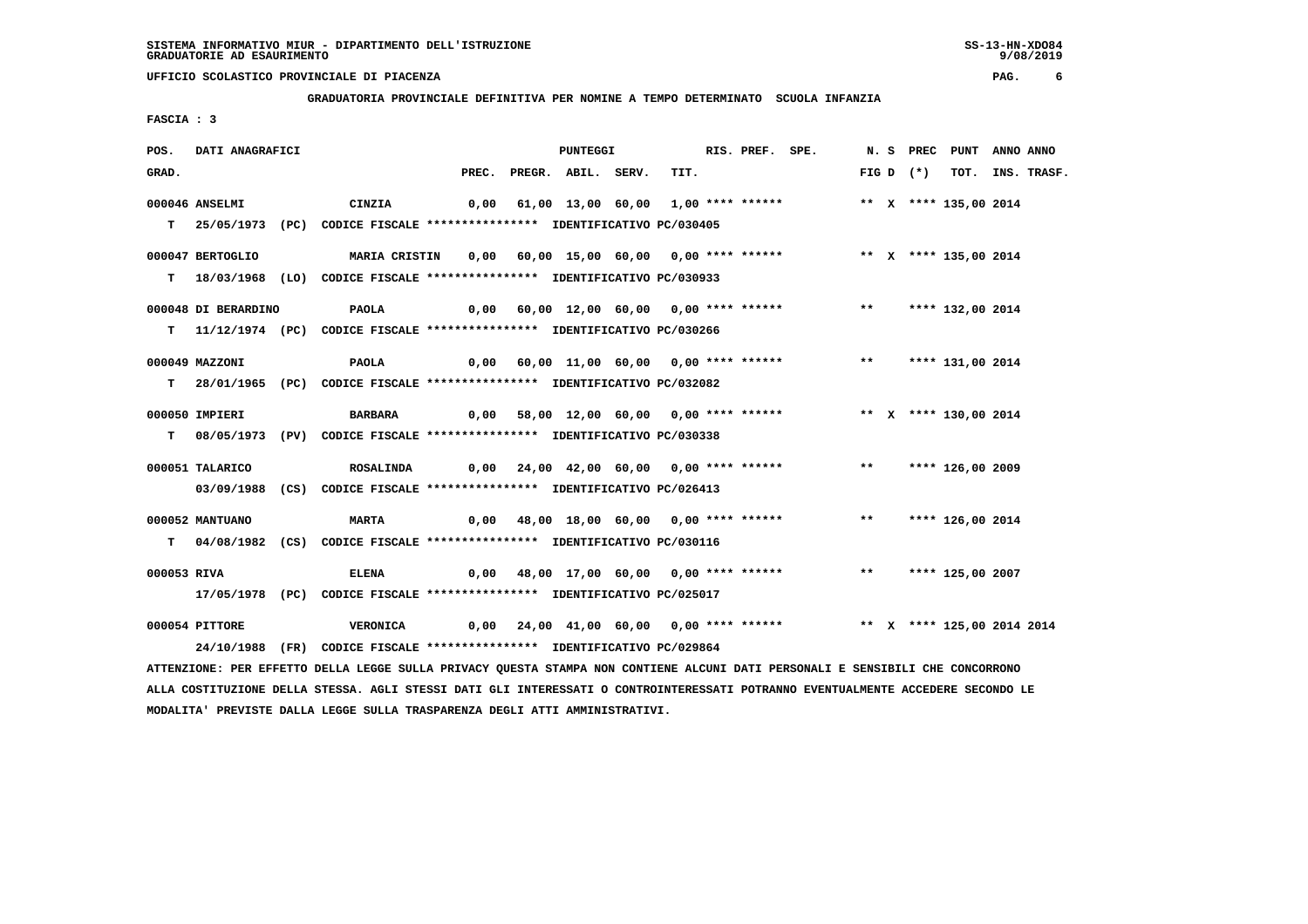**GRADUATORIA PROVINCIALE DEFINITIVA PER NOMINE A TEMPO DETERMINATO SCUOLA INFANZIA**

 **FASCIA : 3**

| POS.         | DATI ANAGRAFICI   |                                                                                                                               |       | <b>PUNTEGGI</b>    |                                                        | RIS. PREF. SPE. |                                                                     |              |             | N. S PREC PUNT ANNO ANNO |                  |
|--------------|-------------------|-------------------------------------------------------------------------------------------------------------------------------|-------|--------------------|--------------------------------------------------------|-----------------|---------------------------------------------------------------------|--------------|-------------|--------------------------|------------------|
| GRAD.        |                   |                                                                                                                               | PREC. | PREGR. ABIL. SERV. | TIT.                                                   |                 |                                                                     |              | FIG D $(*)$ |                          | TOT. INS. TRASF. |
|              | 000055 COSTANZO   | MICHELA                                                                                                                       |       |                    | 0,00 46,00 14,00 60,00 0,00 **** ******                |                 |                                                                     | $***$        |             | **** 120,00 2014         |                  |
|              |                   | T 11/06/1969 (PC) CODICE FISCALE *************** IDENTIFICATIVO PC/030186                                                     |       |                    |                                                        |                 |                                                                     |              |             |                          |                  |
|              |                   |                                                                                                                               |       |                    |                                                        |                 |                                                                     |              |             |                          |                  |
|              | 000056 BUSCHI     | <b>ROBERTA</b>                                                                                                                | 0,00  |                    |                                                        |                 | 34,00 14,00 60,00 0,00 **** ****** *** **                           |              |             | **** 108,00 2014         |                  |
|              |                   | T 01/06/1967 (PC) CODICE FISCALE *************** IDENTIFICATIVO PC/030950                                                     |       |                    |                                                        |                 |                                                                     |              |             |                          |                  |
|              |                   |                                                                                                                               |       |                    |                                                        |                 |                                                                     |              |             |                          |                  |
|              | 000057 SEGALINI   | <b>MARIANGELA</b>                                                                                                             |       |                    |                                                        |                 |                                                                     |              |             |                          |                  |
|              |                   | 11/10/1974 (PC) CODICE FISCALE *************** IDENTIFICATIVO PC/022539                                                       |       |                    |                                                        |                 |                                                                     |              |             |                          |                  |
|              | 000058 TESTAGUZZA | <b>GIORGIA</b>                                                                                                                |       |                    |                                                        |                 | 0,00 29,00 13,00 60,00 0,00 **** ****** **** *** **** 102,00 2014   |              |             |                          |                  |
|              |                   | T 27/06/1973 (PC) CODICE FISCALE **************** IDENTIFICATIVO PC/030985                                                    |       |                    |                                                        |                 |                                                                     |              |             |                          |                  |
|              |                   |                                                                                                                               |       |                    |                                                        |                 |                                                                     |              |             |                          |                  |
| 000059 BETTA |                   | VALERIA                                                                                                                       |       |                    |                                                        |                 | 0,00 24,00 11,00 56,00 0,00 **** ****** *** ** ** **** 91,00 2014   |              |             |                          |                  |
|              |                   | T 02/02/1977 (PC) CODICE FISCALE *************** IDENTIFICATIVO PC/030524                                                     |       |                    |                                                        |                 |                                                                     |              |             |                          |                  |
|              | 000060 SCARANI    | LAURA                                                                                                                         |       |                    | $0,00$ $74,00$ $11,00$ $0,00$ $0,00$ $***$ **** ****** |                 |                                                                     | $\star\star$ |             | **** 85,00 2014          |                  |
|              |                   |                                                                                                                               |       |                    |                                                        |                 |                                                                     |              |             |                          |                  |
|              |                   | T 16/09/1978 (PC) CODICE FISCALE **************** IDENTIFICATIVO PC/030332                                                    |       |                    |                                                        |                 |                                                                     |              |             |                          |                  |
|              | 000061 DIGENA     | ARCANGELA                                                                                                                     |       |                    |                                                        |                 | 0,00 27,00 0,00 54,00 0,00 **** ****** *** *** **** 81,00 2011 2011 |              |             |                          |                  |
|              | 18/12/1978        | (BA) CODICE FISCALE **************** IDENTIFICATIVO PC/028088                                                                 |       |                    |                                                        |                 |                                                                     |              |             |                          |                  |
|              |                   |                                                                                                                               |       |                    |                                                        |                 |                                                                     |              |             |                          |                  |
|              | 000062 VETROMILE  | MARIA CONSIGL                                                                                                                 | 0,00  |                    |                                                        |                 | 0,00 15,00 54,00 12,00 **** ****** * *** * **** 81,00 2019 2019     |              |             |                          |                  |
|              |                   | 24/11/1963 (NA) CODICE FISCALE *************** IDENTIFICATIVO PC/034339                                                       |       |                    |                                                        |                 |                                                                     |              |             |                          |                  |
|              | 000063 CANEPARI   | <b>ADELE</b>                                                                                                                  |       |                    | $0,00$ 36,00 14,00 30,00 0,00 **** ******              |                 |                                                                     |              |             | ** X **** 80,00 2014     |                  |
| T.           |                   | 03/09/1977 (BS) CODICE FISCALE *************** IDENTIFICATIVO PC/030782                                                       |       |                    |                                                        |                 |                                                                     |              |             |                          |                  |
|              |                   | ATTENZIONE: PER EFFETTO DELLA LEGGE SULLA PRIVACY QUESTA STAMPA NON CONTIENE ALCUNI DATI PERSONALI E SENSIBILI CHE CONCORRONO |       |                    |                                                        |                 |                                                                     |              |             |                          |                  |
|              |                   |                                                                                                                               |       |                    |                                                        |                 |                                                                     |              |             |                          |                  |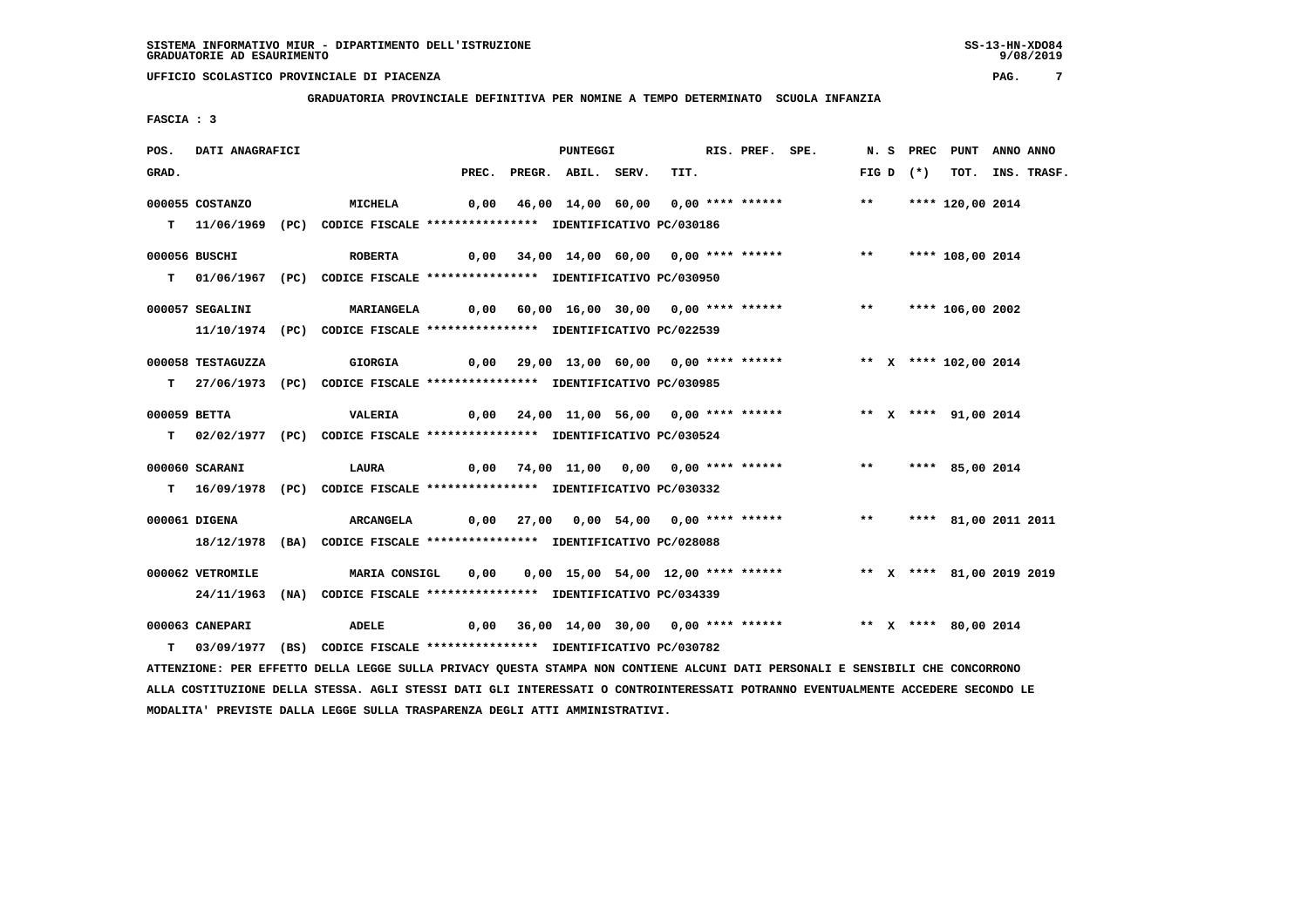**GRADUATORIA PROVINCIALE DEFINITIVA PER NOMINE A TEMPO DETERMINATO SCUOLA INFANZIA**

 **FASCIA : 3**

| POS.         | DATI ANAGRAFICI        |                                                                                                                               |      | <b>PUNTEGGI</b>          |                                                                           | RIS. PREF. SPE. |  |             | N. S PREC PUNT ANNO ANNO |                  |
|--------------|------------------------|-------------------------------------------------------------------------------------------------------------------------------|------|--------------------------|---------------------------------------------------------------------------|-----------------|--|-------------|--------------------------|------------------|
| GRAD.        |                        |                                                                                                                               |      | PREC. PREGR. ABIL. SERV. | TIT.                                                                      |                 |  | FIG D $(*)$ |                          | TOT. INS. TRASF. |
|              | 000064 MATERA LOMBARDI | <b>MARIA LEONARD</b>                                                                                                          |      |                          | 0,00 3,00 15,00 60,00 0,00 **** ****** *** **                             |                 |  |             | **** 78,00 2014 2014     |                  |
|              |                        |                                                                                                                               |      |                          |                                                                           |                 |  |             |                          |                  |
|              |                        | 20/01/1965 (FG) CODICE FISCALE *************** IDENTIFICATIVO PC/029863                                                       |      |                          |                                                                           |                 |  |             |                          |                  |
| 000065 MERLI |                        | <b>AMALIA</b>                                                                                                                 |      |                          | 0,00  0,00 13,00 60,00  0,00 **** ******      **   **** 73,00 2014        |                 |  |             |                          |                  |
|              |                        | T 14/04/1962 (PC) CODICE FISCALE *************** IDENTIFICATIVO PC/030208                                                     |      |                          |                                                                           |                 |  |             |                          |                  |
|              |                        |                                                                                                                               |      |                          |                                                                           |                 |  |             |                          |                  |
|              | 000066 PECORA          | <b>SIMONETTA</b>                                                                                                              | 0,00 |                          | 0,00 12,00 60,00 0,00 **** ****** *** **                                  |                 |  |             | **** 72,00 2014          |                  |
|              |                        | T 29/09/1979 (LO) CODICE FISCALE *************** IDENTIFICATIVO PC/033064                                                     |      |                          |                                                                           |                 |  |             |                          |                  |
| 000067 FOIS  |                        | <b>RITA</b>                                                                                                                   |      |                          | 0,00 14,00 0,00 54,00 0,00 **** ******             **     **** 68,00 2014 |                 |  |             |                          |                  |
|              |                        | T 08/03/1969 (TO) CODICE FISCALE **************** IDENTIFICATIVO PC/031001                                                    |      |                          |                                                                           |                 |  |             |                          |                  |
|              |                        |                                                                                                                               |      |                          |                                                                           |                 |  |             |                          |                  |
|              | 000068 PIERETTI        | PAOLA                                                                                                                         |      |                          | 0,00 29,00 15,00 24,00 0,00 **** ****** **** *** ** **** 68,00 2019 2019  |                 |  |             |                          |                  |
|              |                        | 16/07/1965 (FR) CODICE FISCALE *************** IDENTIFICATIVO PC/034340                                                       |      |                          |                                                                           |                 |  |             |                          |                  |
|              | 000069 BUTTO'          |                                                                                                                               |      |                          |                                                                           |                 |  |             |                          |                  |
|              |                        | TINDARA                                                                                                                       |      |                          | 0,00 15,00 0,00 36,00 0,00 **** ****** *** **** 51,00 2019 2019           |                 |  |             |                          |                  |
|              |                        | 13/10/1963 (ME) CODICE FISCALE *************** IDENTIFICATIVO PC/034331                                                       |      |                          |                                                                           |                 |  |             |                          |                  |
|              | 000070 VERRONE         | <b>MARIA</b>                                                                                                                  |      |                          | 0,00 24,00 14,00 12,00 0,00 **** ****** *** **** 50,00 2014               |                 |  |             |                          |                  |
|              |                        | T 30/03/1971 (SA) CODICE FISCALE **************** IDENTIFICATIVO PC/030945                                                    |      |                          |                                                                           |                 |  |             |                          |                  |
|              |                        |                                                                                                                               |      |                          |                                                                           |                 |  |             |                          |                  |
|              | 000071 PEDRAZZINI      | <b>OMBRETTA</b>                                                                                                               |      |                          | $0,00$ $2,00$ $42,00$ $4,00$ $0,00$ **** ******                           |                 |  |             | ** X **** 48,00 2007     |                  |
|              |                        | 03/08/1980 (PC) CODICE FISCALE *************** IDENTIFICATIVO PC/024992                                                       |      |                          |                                                                           |                 |  |             |                          |                  |
|              | 000072 BARTOLI         | ILARIA 6,00 3,00 12,00 33,00 0,00 **** ****** *** ** ** *** 48,00 2014                                                        |      |                          |                                                                           |                 |  |             |                          |                  |
|              |                        | T 24/08/1977 (PC) CODICE FISCALE *************** IDENTIFICATIVO PC/030222                                                     |      |                          |                                                                           |                 |  |             |                          |                  |
|              |                        | ATTENZIONE: PER EFFETTO DELLA LEGGE SULLA PRIVACY QUESTA STAMPA NON CONTIENE ALCUNI DATI PERSONALI E SENSIBILI CHE CONCORRONO |      |                          |                                                                           |                 |  |             |                          |                  |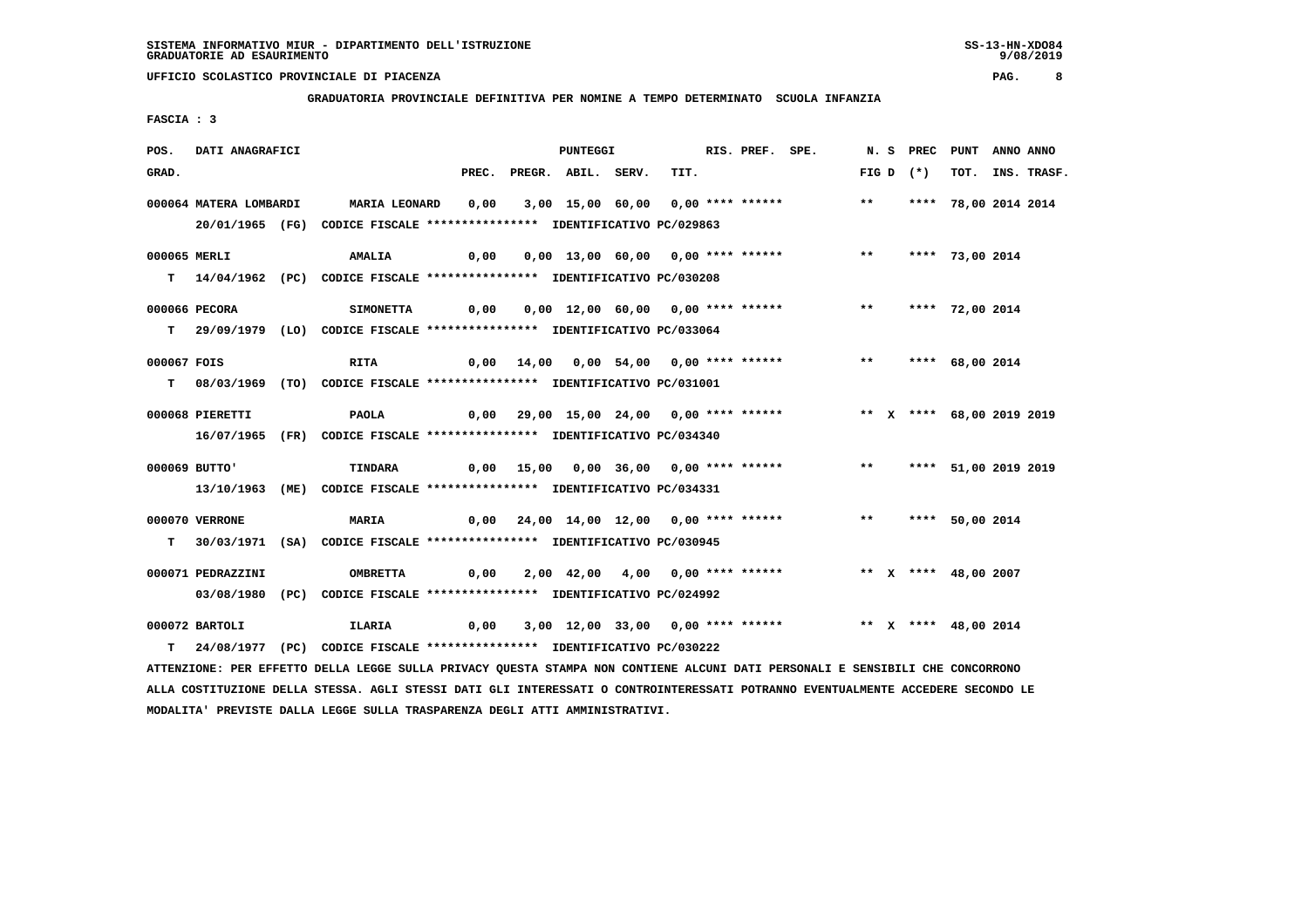**GRADUATORIA PROVINCIALE DEFINITIVA PER NOMINE A TEMPO DETERMINATO SCUOLA INFANZIA**

 **FASCIA : 3**

| POS.  | DATI ANAGRAFICI   |                                                                                                                               |                                                                                      | <b>PUNTEGGI</b>          |                                                                | RIS. PREF. SPE. |  |             | N. S PREC PUNT ANNO ANNO |                  |
|-------|-------------------|-------------------------------------------------------------------------------------------------------------------------------|--------------------------------------------------------------------------------------|--------------------------|----------------------------------------------------------------|-----------------|--|-------------|--------------------------|------------------|
| GRAD. |                   |                                                                                                                               |                                                                                      | PREC. PREGR. ABIL. SERV. | TIT.                                                           |                 |  | FIG D $(*)$ |                          | TOT. INS. TRASF. |
|       | 000073 GIORGIO    | <b>GIULIANA</b>                                                                                                               |                                                                                      |                          | 0,00 35,00 13,00 0,00 0,00 **** ****** *** *** **** 48,00 2014 |                 |  |             |                          |                  |
|       |                   | T 14/10/1967 (MI) CODICE FISCALE *************** IDENTIFICATIVO PC/030195                                                     |                                                                                      |                          |                                                                |                 |  |             |                          |                  |
|       |                   |                                                                                                                               |                                                                                      |                          |                                                                |                 |  |             |                          |                  |
|       | 000074 VICIGUERRA | <b>MILENA</b>                                                                                                                 | 0,00 3,00 14,00 30,00 0,00 **** ******               **       **** 47,00 2014        |                          |                                                                |                 |  |             |                          |                  |
|       |                   | T 20/11/1973 (PC) CODICE FISCALE *************** IDENTIFICATIVO PC/031281                                                     |                                                                                      |                          |                                                                |                 |  |             |                          |                  |
|       | 000075 BARBIERI   | <b>BEATRICE</b>                                                                                                               | 0,00 3,00 11,00 30,00 0,00 **** ******           **     **** 44,00 2014              |                          |                                                                |                 |  |             |                          |                  |
|       |                   |                                                                                                                               |                                                                                      |                          |                                                                |                 |  |             |                          |                  |
|       |                   | T 14/01/1978 (PC) CODICE FISCALE *************** IDENTIFICATIVO PC/030595                                                     |                                                                                      |                          |                                                                |                 |  |             |                          |                  |
|       | 000076 MASCHI     | ALESSANDRA                                                                                                                    |                                                                                      |                          |                                                                |                 |  |             |                          |                  |
|       |                   | T 15/06/1977 (PC) CODICE FISCALE *************** IDENTIFICATIVO PC/030105                                                     |                                                                                      |                          |                                                                |                 |  |             |                          |                  |
|       |                   |                                                                                                                               |                                                                                      |                          |                                                                |                 |  |             |                          |                  |
|       | 000077 CASALI     | LORELLA 0,00 0,00 14,00 30,00 0,00 **** ****** *** *** **** 44,00 2014                                                        |                                                                                      |                          |                                                                |                 |  |             |                          |                  |
|       |                   | T 26/01/1971 (PC) CODICE FISCALE **************** IDENTIFICATIVO PC/033386                                                    |                                                                                      |                          |                                                                |                 |  |             |                          |                  |
|       | 000078 SORRENTINO | OLIMPIA                                                                                                                       | 0,00  0,00  14,00  24,00  0,00  ****  ******            **     x ****    38,00  2014 |                          |                                                                |                 |  |             |                          |                  |
|       |                   | T 12/07/1960 (NA) CODICE FISCALE *************** IDENTIFICATIVO PC/029966                                                     |                                                                                      |                          |                                                                |                 |  |             |                          |                  |
|       |                   |                                                                                                                               |                                                                                      |                          |                                                                |                 |  |             |                          |                  |
|       | 000079 ARDIRI     | <b>SALVATRICE</b>                                                                                                             | 0,00 3,00 11,00 24,00 0,00 **** ******             ** x **** 38,00 2014              |                          |                                                                |                 |  |             |                          |                  |
|       |                   | T 05/04/1978 (ME) CODICE FISCALE *************** IDENTIFICATIVO PC/030692                                                     |                                                                                      |                          |                                                                |                 |  |             |                          |                  |
|       | 000080 LIUZZI     | <b>LEONARDA</b>                                                                                                               |                                                                                      |                          | 0,00 3,00 11,00 24,00 0,00 **** ****** * *** * **** 38,00 2014 |                 |  |             |                          |                  |
|       |                   |                                                                                                                               |                                                                                      |                          |                                                                |                 |  |             |                          |                  |
|       |                   | T 16/07/1975 (MT) CODICE FISCALE *************** IDENTIFICATIVO PC/032093                                                     |                                                                                      |                          |                                                                |                 |  |             |                          |                  |
|       | 000081 MUSELLI    | ENRICA 6,00 0,00 14,00 24,00 0,00 **** ****** *** ** *** 38,00 2014                                                           |                                                                                      |                          |                                                                |                 |  |             |                          |                  |
|       |                   | T 17/12/1969 (PC) CODICE FISCALE *************** IDENTIFICATIVO PC/032068                                                     |                                                                                      |                          |                                                                |                 |  |             |                          |                  |
|       |                   | ATTENZIONE: PER EFFETTO DELLA LEGGE SULLA PRIVACY QUESTA STAMPA NON CONTIENE ALCUNI DATI PERSONALI E SENSIBILI CHE CONCORRONO |                                                                                      |                          |                                                                |                 |  |             |                          |                  |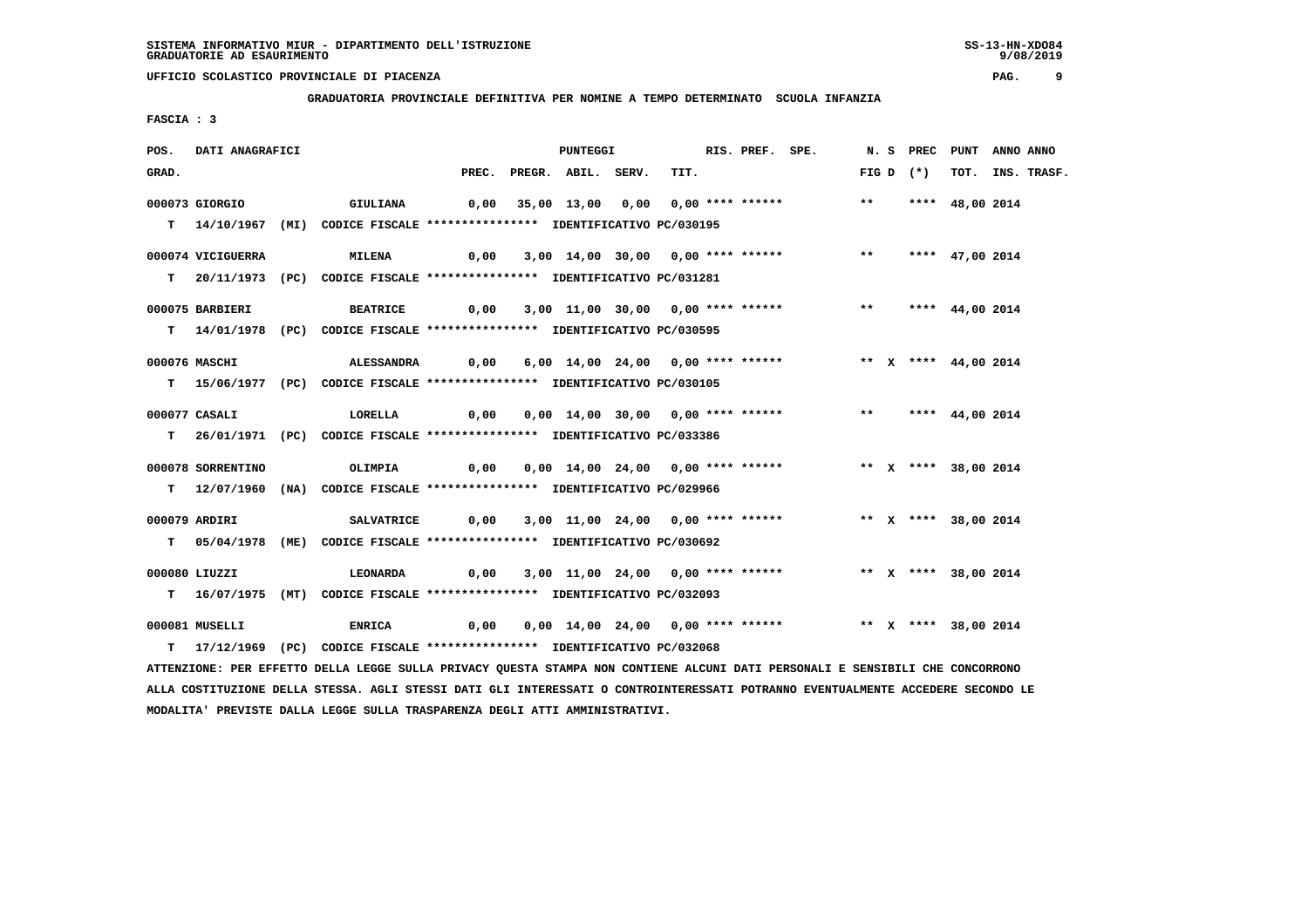**MODALITA' PREVISTE DALLA LEGGE SULLA TRASPARENZA DEGLI ATTI AMMINISTRATIVI.**

# **UFFICIO SCOLASTICO PROVINCIALE DI PIACENZA PAG. 10**

 **GRADUATORIA PROVINCIALE DEFINITIVA PER NOMINE A TEMPO DETERMINATO SCUOLA INFANZIA**

 **FASCIA : 3**

| POS.  | DATI ANAGRAFICI   |                                                                                                                                 |       | <b>PUNTEGGI</b>                          |      | RIS. PREF. SPE. |                                                          |       | N.S PREC    | PUNT                      | ANNO ANNO |             |
|-------|-------------------|---------------------------------------------------------------------------------------------------------------------------------|-------|------------------------------------------|------|-----------------|----------------------------------------------------------|-------|-------------|---------------------------|-----------|-------------|
| GRAD. |                   |                                                                                                                                 | PREC. | PREGR. ABIL. SERV.                       | TIT. |                 |                                                          |       | FIG D $(*)$ | тот.                      |           | INS. TRASF. |
|       | 000082 GIAVANTE   | <b>CONCETTA</b>                                                                                                                 | 0,00  | 12,00 18,00 0,00 0,00 **** ******        |      |                 |                                                          | $***$ |             | **** 30,00 2014           |           |             |
|       |                   |                                                                                                                                 |       |                                          |      |                 |                                                          |       |             |                           |           |             |
|       |                   | T 30/11/1983 (SR) CODICE FISCALE *************** IDENTIFICATIVO PC/031143                                                       |       |                                          |      |                 |                                                          |       |             |                           |           |             |
|       | 000083 GUARRACINO | CLAUDIA                                                                                                                         |       | 0,00 12,00 15,00 0,00 3,00 **** ******   |      |                 |                                                          | $***$ |             | **** 30,00 2019 2019      |           |             |
|       |                   | 20/03/1976 (SA) CODICE FISCALE *************** IDENTIFICATIVO PC/034336                                                         |       |                                          |      |                 |                                                          |       |             |                           |           |             |
|       |                   |                                                                                                                                 |       |                                          |      |                 |                                                          |       |             |                           |           |             |
|       | 000084 DENURRA    | LAURA                                                                                                                           |       | $0,00$ 16,00 14,00 0,00 0,00 **** ****** |      |                 |                                                          |       |             | ** X **** 30,00 2019 2019 |           |             |
|       |                   | 12/08/1977 (SS) CODICE FISCALE **************** IDENTIFICATIVO PC/034332                                                        |       |                                          |      |                 |                                                          |       |             |                           |           |             |
|       | 000085 ZAZZERA    | GRAZIELLA                                                                                                                       | 0,00  | 0,00 11,00 18,00 0,00 **** ******        |      |                 |                                                          | $***$ |             | **** 29,00 2014           |           |             |
|       |                   |                                                                                                                                 |       |                                          |      |                 |                                                          |       |             |                           |           |             |
|       |                   | T 31/03/1962 (PC) CODICE FISCALE **************** IDENTIFICATIVO PC/030978                                                      |       |                                          |      |                 |                                                          |       |             |                           |           |             |
|       | 000086 VERRONE    | <b>CONCETTA</b>                                                                                                                 |       | 0,00 15,00 14,00 0,00 0,00 **** ******   |      |                 |                                                          | $***$ |             | **** 29,00 2019 2019      |           |             |
|       |                   | T 14/10/1966 (SA) CODICE FISCALE **************** IDENTIFICATIVO PC/034338                                                      |       |                                          |      |                 |                                                          |       |             |                           |           |             |
|       |                   |                                                                                                                                 |       |                                          |      |                 |                                                          |       |             |                           |           |             |
|       | 000087 FIANDACA   | <b>ANTONINO</b>                                                                                                                 |       | 0,00 13,00 16,00 0,00 0,00 **** ******   |      |                 |                                                          | $***$ |             | **** 29,00 2019 2019      |           |             |
|       |                   | T 19/10/1971 (RG) CODICE FISCALE **************** IDENTIFICATIVO PC/034334                                                      |       |                                          |      |                 |                                                          |       |             |                           |           |             |
|       | 000088 MITIDIERI  | <b>ANGELA KATIA</b>                                                                                                             |       | 0,00 12,00 11,00 0,00 3,00 **** ******   |      |                 |                                                          | $***$ |             | **** 26,00 2014           |           |             |
|       |                   |                                                                                                                                 |       |                                          |      |                 |                                                          |       |             |                           |           |             |
|       |                   | T 20/11/1975 (PZ) CODICE FISCALE *************** IDENTIFICATIVO PC/030459                                                       |       |                                          |      |                 |                                                          |       |             |                           |           |             |
|       | 000089 ACHILLI    | <b>FABIANA</b>                                                                                                                  | 0,00  |                                          |      |                 | 3,00 11,00 0,00 9,00 **** ****** * *** * **** 23,00 2014 |       |             |                           |           |             |
| T.    |                   | 09/09/1982 (PC) CODICE FISCALE *************** IDENTIFICATIVO PC/030784                                                         |       |                                          |      |                 |                                                          |       |             |                           |           |             |
|       |                   |                                                                                                                                 |       |                                          |      |                 |                                                          |       |             |                           |           |             |
|       | 000090 BARTOLI    | MONICA                                                                                                                          |       |                                          |      |                 | $0,00$ 13,00 10,00 0,00 0,00 **** ******                 | $***$ |             | **** 23,00 2019 2019      |           |             |
|       |                   | 10/01/1976 (NA) CODICE FISCALE *************** IDENTIFICATIVO PC/034330                                                         |       |                                          |      |                 |                                                          |       |             |                           |           |             |
|       |                   | ATTENZIONE: PER EFFETTO DELLA LEGGE SULLA PRIVACY QUESTA STAMPA NON CONTIENE ALCUNI DATI PERSONALI E SENSIBILI CHE CONCORRONO   |       |                                          |      |                 |                                                          |       |             |                           |           |             |
|       |                   | ALLA COSTITUZIONE DELLA STESSA. AGLI STESSI DATI GLI INTERESSATI O CONTROINTERESSATI POTRANNO EVENTUALMENTE ACCEDERE SECONDO LE |       |                                          |      |                 |                                                          |       |             |                           |           |             |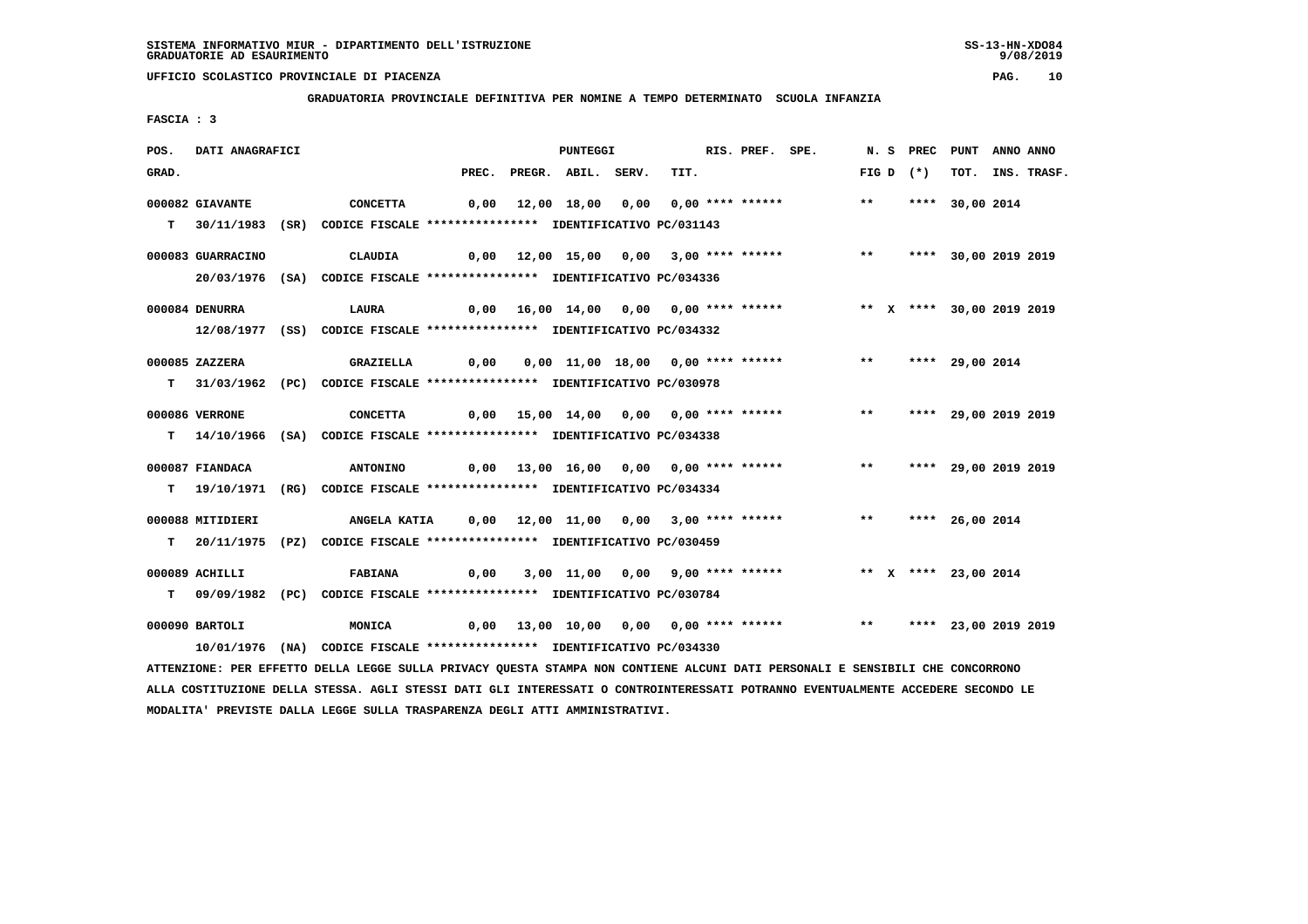**GRADUATORIA PROVINCIALE DEFINITIVA PER NOMINE A TEMPO DETERMINATO SCUOLA INFANZIA**

 **FASCIA : 3**

| POS.         | DATI ANAGRAFICI    |                                                                                                                               |      | PUNTEGGI                 |                                                                       | RIS. PREF. SPE. |       |             | N. S PREC PUNT ANNO ANNO |                  |
|--------------|--------------------|-------------------------------------------------------------------------------------------------------------------------------|------|--------------------------|-----------------------------------------------------------------------|-----------------|-------|-------------|--------------------------|------------------|
| GRAD.        |                    |                                                                                                                               |      | PREC. PREGR. ABIL. SERV. | TIT.                                                                  |                 |       | FIG D $(*)$ |                          | TOT. INS. TRASF. |
|              | $000091$ SALZILLO  | LAURA                                                                                                                         |      |                          |                                                                       |                 | $***$ |             | **** 22,00 2014          |                  |
|              |                    | T 11/12/1966 (CE) CODICE FISCALE **************** IDENTIFICATIVO PC/031400                                                    |      |                          |                                                                       |                 |       |             |                          |                  |
|              | 000092 PECORARO    | ANNA                                                                                                                          | 0,00 |                          | 3,00 13,00 0,00 6,00 **** ****** *** *** **** 22,00 2014              |                 |       |             |                          |                  |
|              |                    | T 30/09/1981 (SA) CODICE FISCALE *************** IDENTIFICATIVO PC/033274                                                     |      |                          |                                                                       |                 |       |             |                          |                  |
|              |                    |                                                                                                                               |      |                          |                                                                       |                 |       |             |                          |                  |
|              | 000093 IMPARATO    | <b>FLAVIA</b>                                                                                                                 | 0,00 |                          | 3,00 18,00 0,00 0,00 **** ****** *** ** ** **** 21,00 2014            |                 |       |             |                          |                  |
|              |                    | T 17/11/1979 (NA) CODICE FISCALE *************** IDENTIFICATIVO PC/031271                                                     |      |                          |                                                                       |                 |       |             |                          |                  |
|              | 000094 BOCCHETTI   | PAOLA                                                                                                                         | 0,00 |                          | 0,00 14,00 0,00 6,00 **** ******                                      |                 |       |             | ** X **** 20,00 2014     |                  |
|              |                    | T 27/10/1976 (NA) CODICE FISCALE *************** IDENTIFICATIVO PC/030107                                                     |      |                          |                                                                       |                 |       |             |                          |                  |
|              | 000095 AREVALO     | ZAYDA AURISTE                                                                                                                 | 0,00 |                          | 3,00 11,00 0,00 6,00 **** ******             **       **** 20,00 2014 |                 |       |             |                          |                  |
|              |                    | T 11/02/1959 (EE) CODICE FISCALE *************** IDENTIFICATIVO PC/033031                                                     |      |                          |                                                                       |                 |       |             |                          |                  |
|              |                    |                                                                                                                               |      |                          |                                                                       |                 |       |             |                          |                  |
|              | 000096 MASSARO     | <b>MICHAELA</b>                                                                                                               | 0,00 |                          | 3,00 15,00 0,00 0,00 **** ****** * *** X **** 18,00 2014              |                 |       |             |                          |                  |
|              |                    | T                 10/05/1983 (BR)                     CODICE FISCALE **************** IDENTIFICATIVO PC/030308                |      |                          |                                                                       |                 |       |             |                          |                  |
| 000097 SILVA |                    | <b>CHIARA</b>                                                                                                                 | 0,00 |                          | 3,00 15,00 0,00 0,00 **** ******                                      |                 |       |             | ** X **** 18,00 2014     |                  |
|              |                    | T 20/10/1975 (AR) CODICE FISCALE **************** IDENTIFICATIVO PC/030534                                                    |      |                          |                                                                       |                 |       |             |                          |                  |
|              |                    |                                                                                                                               |      |                          |                                                                       |                 |       |             |                          |                  |
|              | 000098 TORREBIANCA | <b>MARIA</b>                                                                                                                  | 0,00 |                          | 3,00 15,00 0,00 0,00 **** ******             ** x **** 18,00 2014     |                 |       |             |                          |                  |
|              |                    | T 05/08/1982 (TP) CODICE FISCALE *************** IDENTIFICATIVO PC/030983                                                     |      |                          |                                                                       |                 |       |             |                          |                  |
|              | 000099 BAISTROCCHI | <b>MICHELA</b>                                                                                                                | 0,00 |                          | 3,00 14,00 0,00 0,00 **** ****** *** ** ** **** 17,00 2014            |                 |       |             |                          |                  |
|              |                    | T 19/09/1973 (CR) CODICE FISCALE **************** IDENTIFICATIVO PC/031519                                                    |      |                          |                                                                       |                 |       |             |                          |                  |
|              |                    | ATTENZIONE: PER EFFETTO DELLA LEGGE SULLA PRIVACY QUESTA STAMPA NON CONTIENE ALCUNI DATI PERSONALI E SENSIBILI CHE CONCORRONO |      |                          |                                                                       |                 |       |             |                          |                  |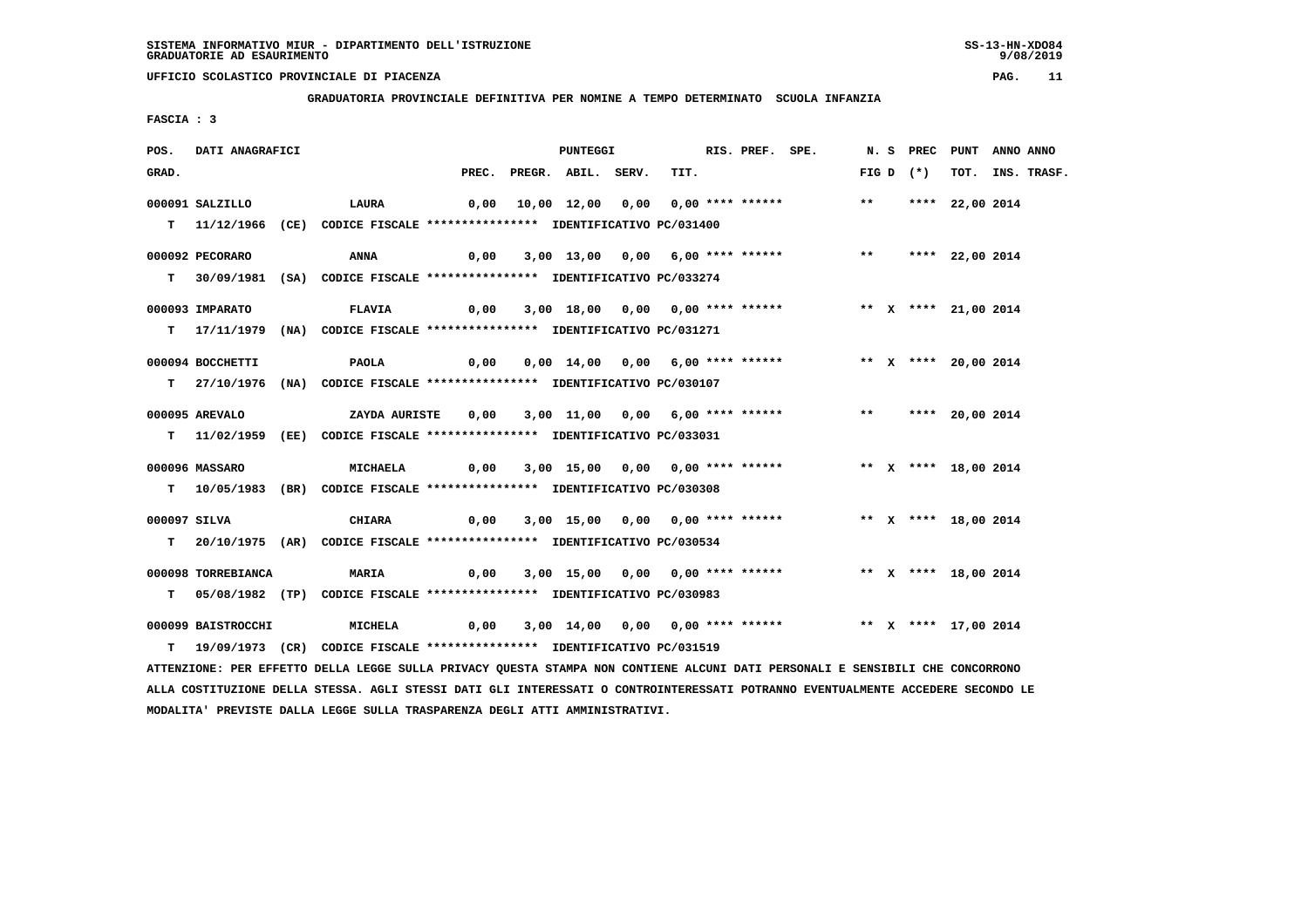**GRADUATORIA PROVINCIALE DEFINITIVA PER NOMINE A TEMPO DETERMINATO SCUOLA INFANZIA**

 **FASCIA : 3**

| POS.  | DATI ANAGRAFICI   |                                                                                                                               |                          | <b>PUNTEGGI</b> |      | RIS. PREF. SPE. |                                                               |  |             | N. S PREC PUNT ANNO ANNO |                  |
|-------|-------------------|-------------------------------------------------------------------------------------------------------------------------------|--------------------------|-----------------|------|-----------------|---------------------------------------------------------------|--|-------------|--------------------------|------------------|
| GRAD. |                   |                                                                                                                               | PREC. PREGR. ABIL. SERV. |                 | TIT. |                 |                                                               |  | FIG D $(*)$ |                          | TOT. INS. TRASF. |
|       | 000100 TARANTINO  | <b>SIMONA</b>                                                                                                                 |                          |                 |      |                 | 0,00 3,00 14,00 0,00 0,00 **** ****** *** **** 17,00 2014     |  |             |                          |                  |
|       |                   |                                                                                                                               |                          |                 |      |                 |                                                               |  |             |                          |                  |
|       |                   | T 28/01/1977 (NA) CODICE FISCALE **************** IDENTIFICATIVO PC/030531                                                    |                          |                 |      |                 |                                                               |  |             |                          |                  |
|       | 000101 DE DONNO   | <b>VIVIANA</b>                                                                                                                |                          |                 |      |                 |                                                               |  |             |                          |                  |
|       |                   | T 17/12/1982 (LE) CODICE FISCALE *************** IDENTIFICATIVO PC/030251                                                     |                          |                 |      |                 |                                                               |  |             |                          |                  |
|       |                   |                                                                                                                               |                          |                 |      |                 |                                                               |  |             |                          |                  |
|       | 000102 PISTARA    | CONCETTA MARI 0,00 3,00 14,00 0,00 0,00 **** ****** *** *** **** 17,00 2014                                                   |                          |                 |      |                 |                                                               |  |             |                          |                  |
|       |                   | T 06/03/1983 (CT) CODICE FISCALE *************** IDENTIFICATIVO PC/030301                                                     |                          |                 |      |                 |                                                               |  |             |                          |                  |
|       |                   |                                                                                                                               |                          |                 |      |                 |                                                               |  |             |                          |                  |
|       | 000103 BOSELLI    | FRANCESCA 0,00 0,00 14,00 0,00 3,00 **** ****** *** ** ** **** 17,00 2014                                                     |                          |                 |      |                 |                                                               |  |             |                          |                  |
|       |                   | T 01/08/1979 (PR) CODICE FISCALE *************** IDENTIFICATIVO PC/030450                                                     |                          |                 |      |                 |                                                               |  |             |                          |                  |
|       |                   |                                                                                                                               |                          |                 |      |                 |                                                               |  |             |                          |                  |
|       | 000104 AIELLO     | <b>ALFONSO</b>                                                                                                                |                          |                 |      |                 | 0,00 3,00 14,00 0,00 0,00 **** ****** *** *** **** 17,00 2014 |  |             |                          |                  |
|       |                   | T 15/09/1981 (CE) CODICE FISCALE *************** IDENTIFICATIVO PC/031861                                                     |                          |                 |      |                 |                                                               |  |             |                          |                  |
|       | 000105 BASUINO    |                                                                                                                               |                          |                 |      |                 |                                                               |  |             |                          |                  |
|       |                   |                                                                                                                               |                          |                 |      |                 |                                                               |  |             |                          |                  |
|       |                   | 28/03/1971 (PZ) CODICE FISCALE *************** IDENTIFICATIVO PC/034341                                                       |                          |                 |      |                 |                                                               |  |             |                          |                  |
|       | 000106 FERINI     | VINCENZA                                                                                                                      |                          |                 |      |                 | 0,00 3,00 13,00 0,00 0,00 **** ******             **          |  |             | **** 16,00 2014          |                  |
|       |                   | T 16/12/1983 (PA) CODICE FISCALE **************** IDENTIFICATIVO PC/029989                                                    |                          |                 |      |                 |                                                               |  |             |                          |                  |
|       |                   |                                                                                                                               |                          |                 |      |                 |                                                               |  |             |                          |                  |
|       | 000107 CAROTENUTO | <b>ANGELA</b>                                                                                                                 |                          |                 |      |                 | 0,00 1,00 11,00 0,00 4,00 **** ****** *** **** 16,00 2014     |  |             |                          |                  |
|       |                   | T 26/08/1966 (NA) CODICE FISCALE *************** IDENTIFICATIVO PC/031048                                                     |                          |                 |      |                 |                                                               |  |             |                          |                  |
|       | 000108 BUFANO     | MARIASTEFANIA 0,00 0,00 16,00 0,00 0,00 **** ****** *** **** 16,00 2014                                                       |                          |                 |      |                 |                                                               |  |             |                          |                  |
|       |                   | T 11/03/1981 (FG) CODICE FISCALE *************** IDENTIFICATIVO PC/029997                                                     |                          |                 |      |                 |                                                               |  |             |                          |                  |
|       |                   |                                                                                                                               |                          |                 |      |                 |                                                               |  |             |                          |                  |
|       |                   | ATTENZIONE: PER EFFETTO DELLA LEGGE SULLA PRIVACY QUESTA STAMPA NON CONTIENE ALCUNI DATI PERSONALI E SENSIBILI CHE CONCORRONO |                          |                 |      |                 |                                                               |  |             |                          |                  |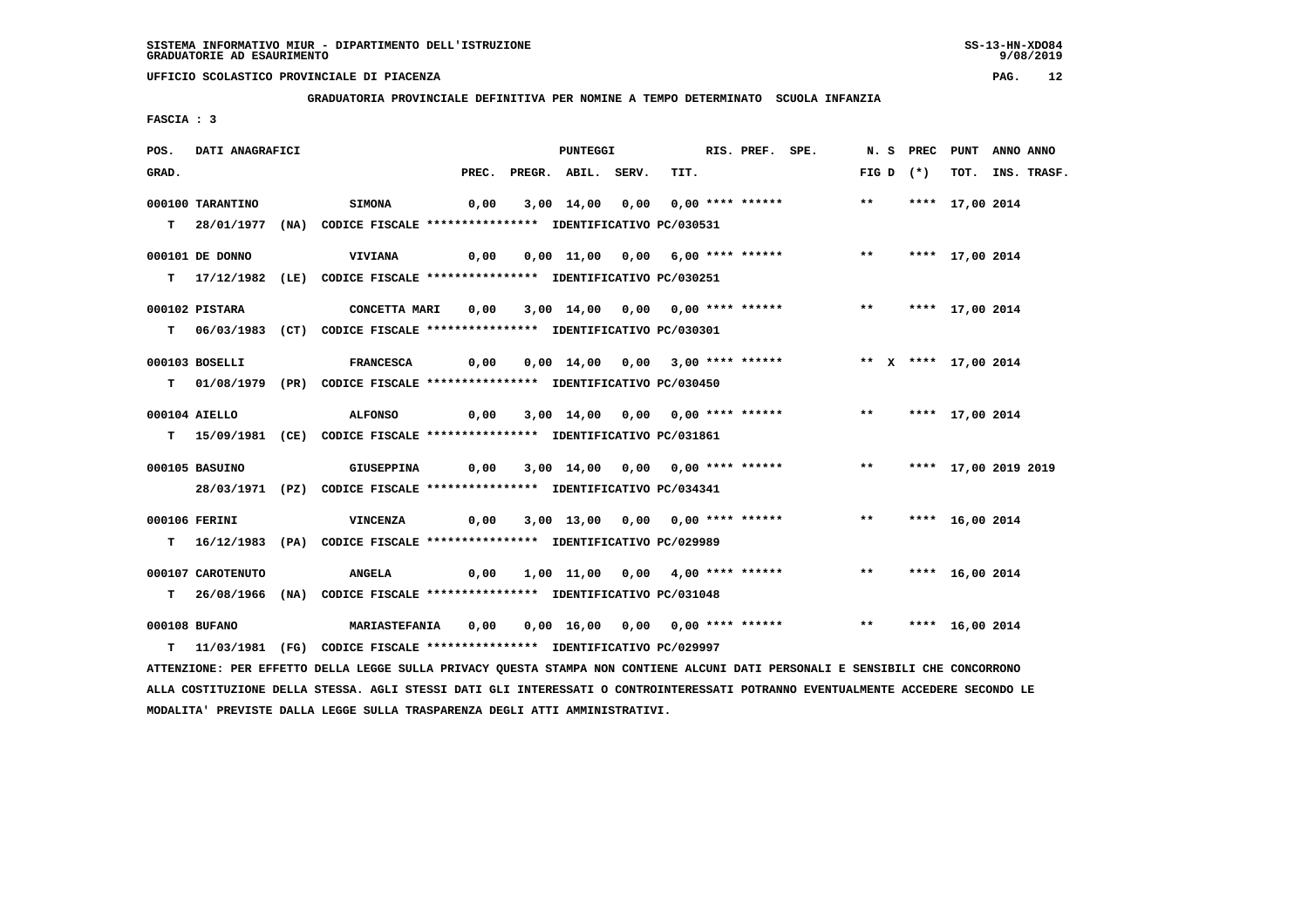**MODALITA' PREVISTE DALLA LEGGE SULLA TRASPARENZA DEGLI ATTI AMMINISTRATIVI.**

# **UFFICIO SCOLASTICO PROVINCIALE DI PIACENZA PAG. 13**

 **GRADUATORIA PROVINCIALE DEFINITIVA PER NOMINE A TEMPO DETERMINATO SCUOLA INFANZIA**

 **FASCIA : 3**

| POS.                                                                       | DATI ANAGRAFICI        |  |                                                                                                                                 |      |  | PUNTEGGI                 |  |                                  |  | RIS. PREF. SPE. |                                                                         |       |             | N. S PREC PUNT ANNO ANNO |                  |
|----------------------------------------------------------------------------|------------------------|--|---------------------------------------------------------------------------------------------------------------------------------|------|--|--------------------------|--|----------------------------------|--|-----------------|-------------------------------------------------------------------------|-------|-------------|--------------------------|------------------|
| GRAD.                                                                      |                        |  |                                                                                                                                 |      |  | PREC. PREGR. ABIL. SERV. |  | TIT.                             |  |                 |                                                                         |       | FIG D $(*)$ |                          | TOT. INS. TRASF. |
| 000109 SABA                                                                |                        |  | <b>MARIAPIETRINA</b>                                                                                                            | 0,00 |  |                          |  | 3,00 12,00 0,00 0,00 **** ****** |  |                 |                                                                         |       |             | ** X **** 15,00 2014     |                  |
|                                                                            |                        |  |                                                                                                                                 |      |  |                          |  |                                  |  |                 |                                                                         |       |             |                          |                  |
| T 21/08/1972 (NU) CODICE FISCALE **************** IDENTIFICATIVO PC/030172 |                        |  |                                                                                                                                 |      |  |                          |  |                                  |  |                 |                                                                         |       |             |                          |                  |
| 000110 RAGO                                                                |                        |  | LUIGI                                                                                                                           | 0,00 |  |                          |  | 0,00 15,00 0,00 0,00 **** ****** |  |                 |                                                                         | $***$ |             | **** 15,00 2014          |                  |
|                                                                            |                        |  | 03/03/1983 (SA) CODICE FISCALE *************** IDENTIFICATIVO PC/030057                                                         |      |  |                          |  |                                  |  |                 |                                                                         |       |             |                          |                  |
|                                                                            |                        |  |                                                                                                                                 |      |  |                          |  |                                  |  |                 |                                                                         |       |             |                          |                  |
| 000111 LOSI                                                                |                        |  | VANNA                                                                                                                           | 0,00 |  |                          |  | 3,00 12,00 0,00 0,00 **** ****** |  |                 |                                                                         |       |             | ** **** 15,00 2014       |                  |
|                                                                            |                        |  | T 20/02/1973 (PC) CODICE FISCALE *************** IDENTIFICATIVO PC/030373                                                       |      |  |                          |  |                                  |  |                 |                                                                         |       |             |                          |                  |
|                                                                            | 000112 LURASCHI OBONYO |  | <b>ALICE</b><br>$\overline{0,00}$                                                                                               |      |  |                          |  | 3,00 12,00 0,00 0,00 **** ****** |  |                 |                                                                         |       |             | ** **** 15,00 2014       |                  |
|                                                                            |                        |  | T 26/09/1970 (EE) CODICE FISCALE **************** IDENTIFICATIVO PC/033735                                                      |      |  |                          |  |                                  |  |                 |                                                                         |       |             |                          |                  |
|                                                                            |                        |  |                                                                                                                                 |      |  |                          |  |                                  |  |                 |                                                                         |       |             |                          |                  |
|                                                                            | 000113 GAVAZZI         |  | <b>ELENA</b>                                                                                                                    | 0,00 |  |                          |  | 3,00 11,00 0,00 0,00 **** ****** |  |                 |                                                                         |       |             | ** X **** 14,00 2014     |                  |
|                                                                            |                        |  | 22/01/1966 (MI) CODICE FISCALE *************** IDENTIFICATIVO PC/031190                                                         |      |  |                          |  |                                  |  |                 |                                                                         |       |             |                          |                  |
|                                                                            | 000114 MALLIA          |  | <b>MARINA</b>                                                                                                                   | 0,00 |  |                          |  |                                  |  |                 |                                                                         |       |             |                          |                  |
|                                                                            |                        |  |                                                                                                                                 |      |  |                          |  |                                  |  |                 |                                                                         |       |             |                          |                  |
|                                                                            |                        |  | T 19/04/1963 (PC) CODICE FISCALE **************** IDENTIFICATIVO PC/032010                                                      |      |  |                          |  |                                  |  |                 |                                                                         |       |             |                          |                  |
|                                                                            | 000115 AUTIERO         |  | <b>ADELE</b>                                                                                                                    | 0,00 |  |                          |  |                                  |  |                 | 0,00 14,00 0,00 0,00 **** ****** * *** * **** 14,00 2014                |       |             |                          |                  |
|                                                                            |                        |  | T 12/07/1962 (NA) CODICE FISCALE **************** IDENTIFICATIVO PC/030269                                                      |      |  |                          |  |                                  |  |                 |                                                                         |       |             |                          |                  |
|                                                                            |                        |  |                                                                                                                                 |      |  |                          |  |                                  |  |                 |                                                                         |       |             |                          |                  |
|                                                                            | 000116 LABATI          |  | <b>SILVANA</b>                                                                                                                  | 0,00 |  |                          |  |                                  |  |                 | 0,00 14,00 0,00 0,00 **** ******               **       **** 14,00 2014 |       |             |                          |                  |
|                                                                            |                        |  | T 14/11/1967 (PC) CODICE FISCALE *************** IDENTIFICATIVO PC/032387                                                       |      |  |                          |  |                                  |  |                 |                                                                         |       |             |                          |                  |
|                                                                            | 000117 FONTANAZZA      |  | <b>DANIELA</b>                                                                                                                  |      |  |                          |  |                                  |  |                 | $0,00$ $14,00$ $0,00$ $0,00$ $0,00$ $***$ **** ******                   |       |             | ** **** 14,00 2019 2019  |                  |
| т                                                                          |                        |  | 05/09/1969 (EN) CODICE FISCALE *************** IDENTIFICATIVO PC/034335                                                         |      |  |                          |  |                                  |  |                 |                                                                         |       |             |                          |                  |
|                                                                            |                        |  | ATTENZIONE: PER EFFETTO DELLA LEGGE SULLA PRIVACY QUESTA STAMPA NON CONTIENE ALCUNI DATI PERSONALI E SENSIBILI CHE CONCORRONO   |      |  |                          |  |                                  |  |                 |                                                                         |       |             |                          |                  |
|                                                                            |                        |  | ALLA COSTITUZIONE DELLA STESSA. AGLI STESSI DATI GLI INTERESSATI O CONTROINTERESSATI POTRANNO EVENTUALMENTE ACCEDERE SECONDO LE |      |  |                          |  |                                  |  |                 |                                                                         |       |             |                          |                  |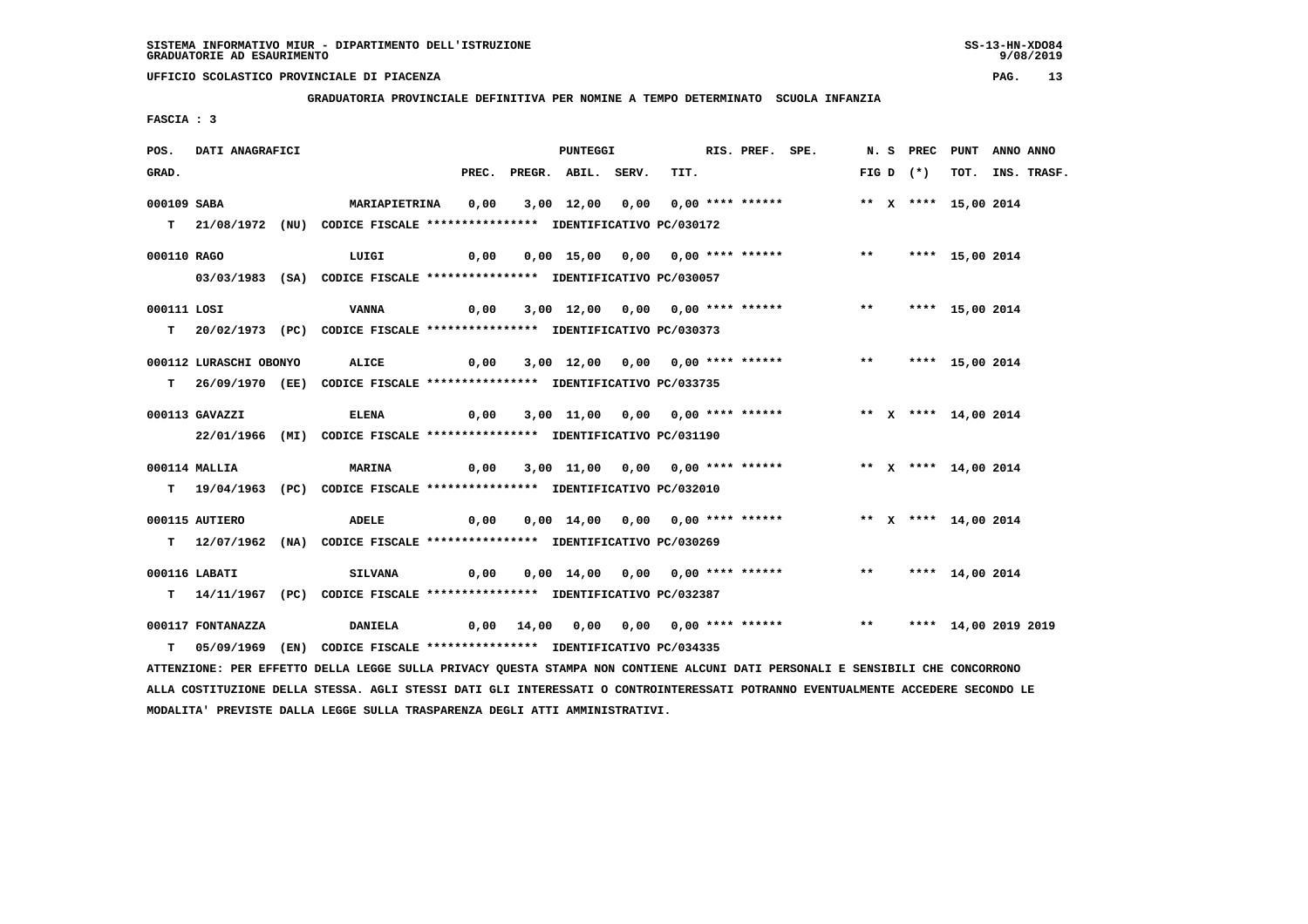**GRADUATORIA PROVINCIALE DEFINITIVA PER NOMINE A TEMPO DETERMINATO SCUOLA INFANZIA**

 **FASCIA : 3**

| POS.  | DATI ANAGRAFICI   |                                                                                                                                 |      | PUNTEGGI                         |      | RIS. PREF. SPE. |                                                                            |       |             | N. S PREC PUNT ANNO ANNO |                  |
|-------|-------------------|---------------------------------------------------------------------------------------------------------------------------------|------|----------------------------------|------|-----------------|----------------------------------------------------------------------------|-------|-------------|--------------------------|------------------|
| GRAD. |                   |                                                                                                                                 |      | PREC. PREGR. ABIL. SERV.         | TIT. |                 |                                                                            |       | FIG D $(*)$ |                          | TOT. INS. TRASF. |
|       | 000118 PASOUALI   | <b>SIMONE</b>                                                                                                                   | 0,00 | 0,00 13,00 0,00 0,00 **** ****** |      |                 |                                                                            |       |             | ** X **** 13,00 2014     |                  |
|       |                   |                                                                                                                                 |      |                                  |      |                 |                                                                            |       |             |                          |                  |
|       |                   | T 14/10/1978 (PC) CODICE FISCALE *************** IDENTIFICATIVO PC/029974                                                       |      |                                  |      |                 |                                                                            |       |             |                          |                  |
|       | 000119 FRATTOLA   | <b>MARA</b>                                                                                                                     | 0,00 | 0,00 13,00 0,00 0,00 **** ****** |      |                 |                                                                            |       |             | ** X **** 13,00 2014     |                  |
|       |                   | T 14/09/1966 (PC) CODICE FISCALE **************** IDENTIFICATIVO PC/030417                                                      |      |                                  |      |                 |                                                                            |       |             |                          |                  |
|       |                   |                                                                                                                                 |      |                                  |      |                 |                                                                            |       |             |                          |                  |
|       | 000120 BEVILACQUA | <b>CLAUDIA</b>                                                                                                                  | 0,00 | 0,00 13,00 0,00 0,00 **** ****** |      |                 |                                                                            |       |             | ** X **** 13,00 2014     |                  |
|       |                   | T 14/04/1958 (PR) CODICE FISCALE *************** IDENTIFICATIVO PC/030513                                                       |      |                                  |      |                 |                                                                            |       |             |                          |                  |
|       | 000121 BENEVENTO  | <b>MARIA</b>                                                                                                                    | 0,00 |                                  |      |                 | 0,00 12,00 0,00 0,00 **** ******             **       **** 12,00 2014      |       |             |                          |                  |
|       |                   |                                                                                                                                 |      |                                  |      |                 |                                                                            |       |             |                          |                  |
|       |                   | T 14/05/1979 (KR) CODICE FISCALE **************** IDENTIFICATIVO PC/030141                                                      |      |                                  |      |                 |                                                                            |       |             |                          |                  |
|       | 000122 BARBELLA   | <b>CATERINA</b>                                                                                                                 | 0,00 | 0,00 12,00 0,00 0,00 **** ****** |      |                 |                                                                            | $***$ |             | **** 12,00 2014          |                  |
|       |                   | 20/09/1979 (SR) CODICE FISCALE *************** IDENTIFICATIVO PC/030101                                                         |      |                                  |      |                 |                                                                            |       |             |                          |                  |
|       |                   |                                                                                                                                 |      |                                  |      |                 |                                                                            |       |             |                          |                  |
|       | 000123 PENNINI    | <b>BARBARA</b>                                                                                                                  | 0,00 |                                  |      |                 | 0,00 12,00 0,00 0,00 **** ******               **       **** 12,00 2014    |       |             |                          |                  |
|       |                   | T 24/06/1972 (PC) CODICE FISCALE **************** IDENTIFICATIVO PC/030320                                                      |      |                                  |      |                 |                                                                            |       |             |                          |                  |
|       |                   |                                                                                                                                 |      |                                  |      |                 |                                                                            |       |             |                          |                  |
|       | 000124 BALLETTI   | <b>SARA</b>                                                                                                                     | 0,00 |                                  |      |                 | 0,00 12,00 0,00 0,00 **** ******                                           |       |             | ** **** 12,00 2014       |                  |
|       |                   | T 06/02/1971 (PC) CODICE FISCALE **************** IDENTIFICATIVO PC/030197                                                      |      |                                  |      |                 |                                                                            |       |             |                          |                  |
|       |                   |                                                                                                                                 |      |                                  |      |                 |                                                                            |       |             |                          |                  |
|       | 000125 GIACALONE  | VINCENZA                                                                                                                        |      |                                  |      |                 |                                                                            |       |             |                          |                  |
|       |                   | T 21/07/1975 (SR) CODICE FISCALE **************** IDENTIFICATIVO PC/030056                                                      |      |                                  |      |                 |                                                                            |       |             |                          |                  |
|       | 000126 RAMPULLA   | FRANCESCO                                                                                                                       | 0,00 |                                  |      |                 | 0,00 12,00 0,00 0,00 **** ******             **       **** 12,00 2019 2019 |       |             |                          |                  |
| T.    |                   | 09/08/1962 (ME) CODICE FISCALE *************** IDENTIFICATIVO PC/034337                                                         |      |                                  |      |                 |                                                                            |       |             |                          |                  |
|       |                   | ATTENZIONE: PER EFFETTO DELLA LEGGE SULLA PRIVACY QUESTA STAMPA NON CONTIENE ALCUNI DATI PERSONALI E SENSIBILI CHE CONCORRONO   |      |                                  |      |                 |                                                                            |       |             |                          |                  |
|       |                   | ALLA COSTITUZIONE DELLA STESSA. AGLI STESSI DATI GLI INTERESSATI O CONTROINTERESSATI POTRANNO EVENTUALMENTE ACCEDERE SECONDO LE |      |                                  |      |                 |                                                                            |       |             |                          |                  |

 **MODALITA' PREVISTE DALLA LEGGE SULLA TRASPARENZA DEGLI ATTI AMMINISTRATIVI.**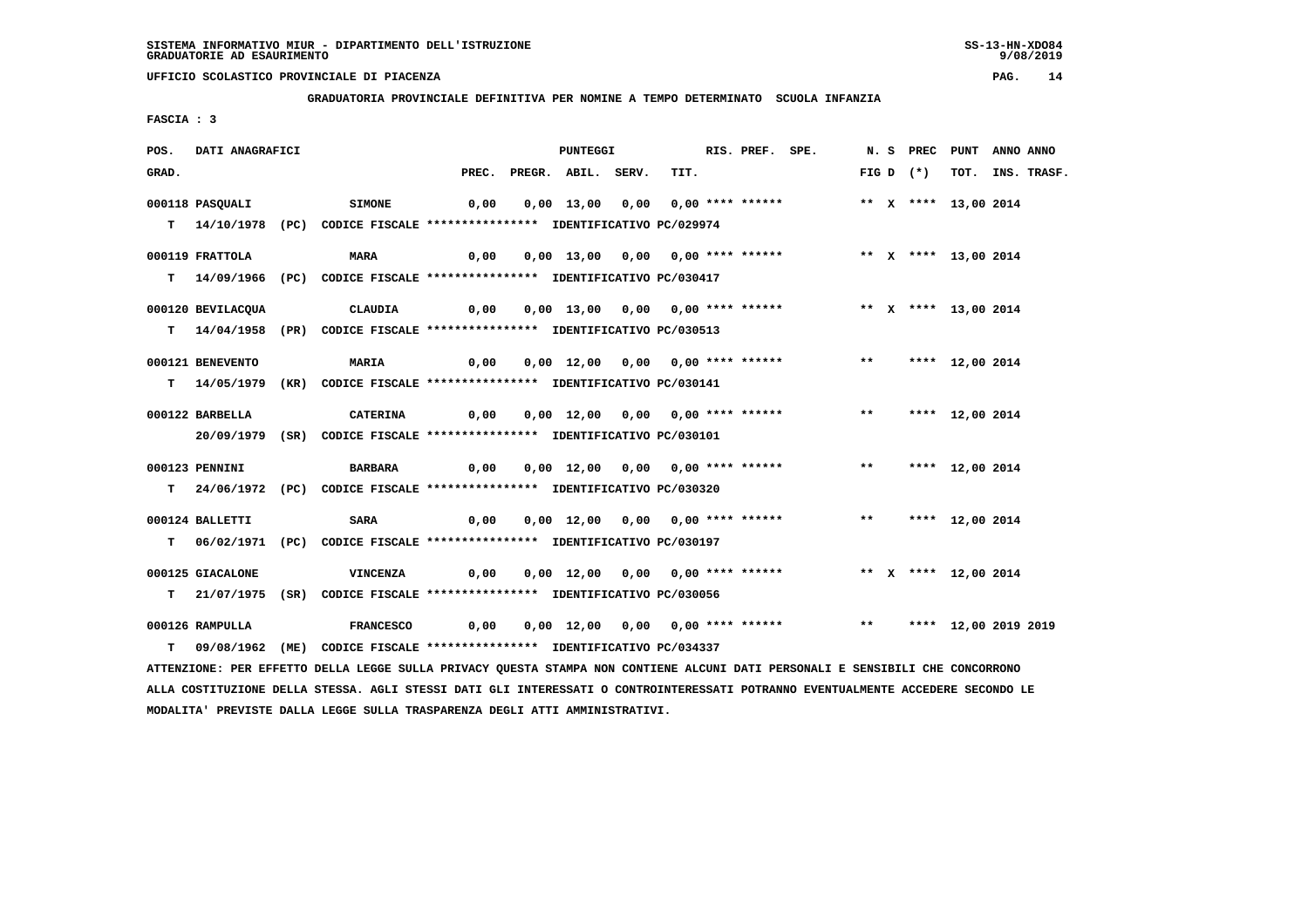**GRADUATORIA PROVINCIALE DEFINITIVA PER NOMINE A TEMPO DETERMINATO SCUOLA INFANZIA**

 **FASCIA : 3**

| POS.         | DATI ANAGRAFICI    |                                                                                                                               |      | PUNTEGGI                 |                                                                     | RIS. PREF. SPE. |  |       |             | N. S PREC PUNT ANNO ANNO |                  |
|--------------|--------------------|-------------------------------------------------------------------------------------------------------------------------------|------|--------------------------|---------------------------------------------------------------------|-----------------|--|-------|-------------|--------------------------|------------------|
| GRAD.        |                    |                                                                                                                               |      | PREC. PREGR. ABIL. SERV. | TIT.                                                                |                 |  |       | FIG D $(*)$ |                          | TOT. INS. TRASF. |
|              | 000127 DI MAGRO    | CINZIA                                                                                                                        | 0,00 |                          | 0,00 11,00 0,00 0,00 **** ******                                    |                 |  |       |             | ** X **** 11,00 2014     |                  |
|              |                    | T 14/05/1983 (PA) CODICE FISCALE **************** IDENTIFICATIVO PC/030142                                                    |      |                          |                                                                     |                 |  |       |             |                          |                  |
| 000128 BRAVI |                    | <b>DANIELA</b>                                                                                                                | 0,00 |                          | 0,00 11,00 0,00 0,00 **** ****** *** ** ** ** ** 11,00 2014         |                 |  |       |             |                          |                  |
|              |                    | T 21/04/1971 (PC) CODICE FISCALE *************** IDENTIFICATIVO PC/030224                                                     |      |                          |                                                                     |                 |  |       |             |                          |                  |
|              | 000129 GENNARI     | LUCIA                                                                                                                         | 0,00 |                          | 0,00 11,00 0,00 0,00 **** ******                                    |                 |  | $***$ |             | **** 11,00 2014          |                  |
|              |                    | T 21/09/1966 (PC) CODICE FISCALE *************** IDENTIFICATIVO PC/031006                                                     |      |                          |                                                                     |                 |  |       |             |                          |                  |
|              | 000130 PRINCIPI    | MICHELA                                                                                                                       | 0,00 |                          | 0,00 11,00 0,00 0,00 **** ******                                    |                 |  |       |             | ** **** 11,00 2014       |                  |
|              |                    | T 09/04/1970 (PC) CODICE FISCALE *************** IDENTIFICATIVO PC/030990                                                     |      |                          |                                                                     |                 |  |       |             |                          |                  |
| 000131 LANZA |                    | <b>ENRICO</b>                                                                                                                 | 0,00 |                          | 0,00 11,00 0,00 0,00 **** ****** *** *** **** 11,00 2014            |                 |  |       |             |                          |                  |
|              |                    | T 16/07/1963 (PC) CODICE FISCALE *************** IDENTIFICATIVO PC/030229                                                     |      |                          |                                                                     |                 |  |       |             |                          |                  |
|              | 000132 ARZENTE     | ANNA                                                                                                                          | 0,00 |                          | 0,00 11,00 0,00 0,00 **** ****** *** ** ** *** 11,00 2014           |                 |  |       |             |                          |                  |
|              |                    | T 19/10/1968 (CZ) CODICE FISCALE *************** IDENTIFICATIVO PC/030271                                                     |      |                          |                                                                     |                 |  |       |             |                          |                  |
|              | 000133 STARRANTINO | RITA                                                                                                                          | 0,00 |                          | 0,00 11,00 0,00 0,00 **** ******                                    |                 |  |       |             | ** **** 11,00 2014       |                  |
|              |                    | T 28/02/1973 (AG) CODICE FISCALE *************** IDENTIFICATIVO PC/032113                                                     |      |                          |                                                                     |                 |  |       |             |                          |                  |
|              | 000134 PICCHIONI   | <b>GIOVANNA</b>                                                                                                               | 0,00 |                          | 0,00 11,00 0,00 0,00 **** ******             **     **** 11,00 2014 |                 |  |       |             |                          |                  |
|              |                    | T 26/09/1971 (PC) CODICE FISCALE *************** IDENTIFICATIVO PC/030515                                                     |      |                          |                                                                     |                 |  |       |             |                          |                  |
|              | 000135 ORECCHIO    | <b>CESARE</b>                                                                                                                 | 0,00 |                          | 0,00 11,00 0,00 0,00 **** ****** *** **** 11,00 2014                |                 |  |       |             |                          |                  |
|              |                    | T 06/04/1969 (VV) CODICE FISCALE **************** IDENTIFICATIVO PC/032061                                                    |      |                          |                                                                     |                 |  |       |             |                          |                  |
|              |                    | ATTENZIONE: PER EFFETTO DELLA LEGGE SULLA PRIVACY QUESTA STAMPA NON CONTIENE ALCUNI DATI PERSONALI E SENSIBILI CHE CONCORRONO |      |                          |                                                                     |                 |  |       |             |                          |                  |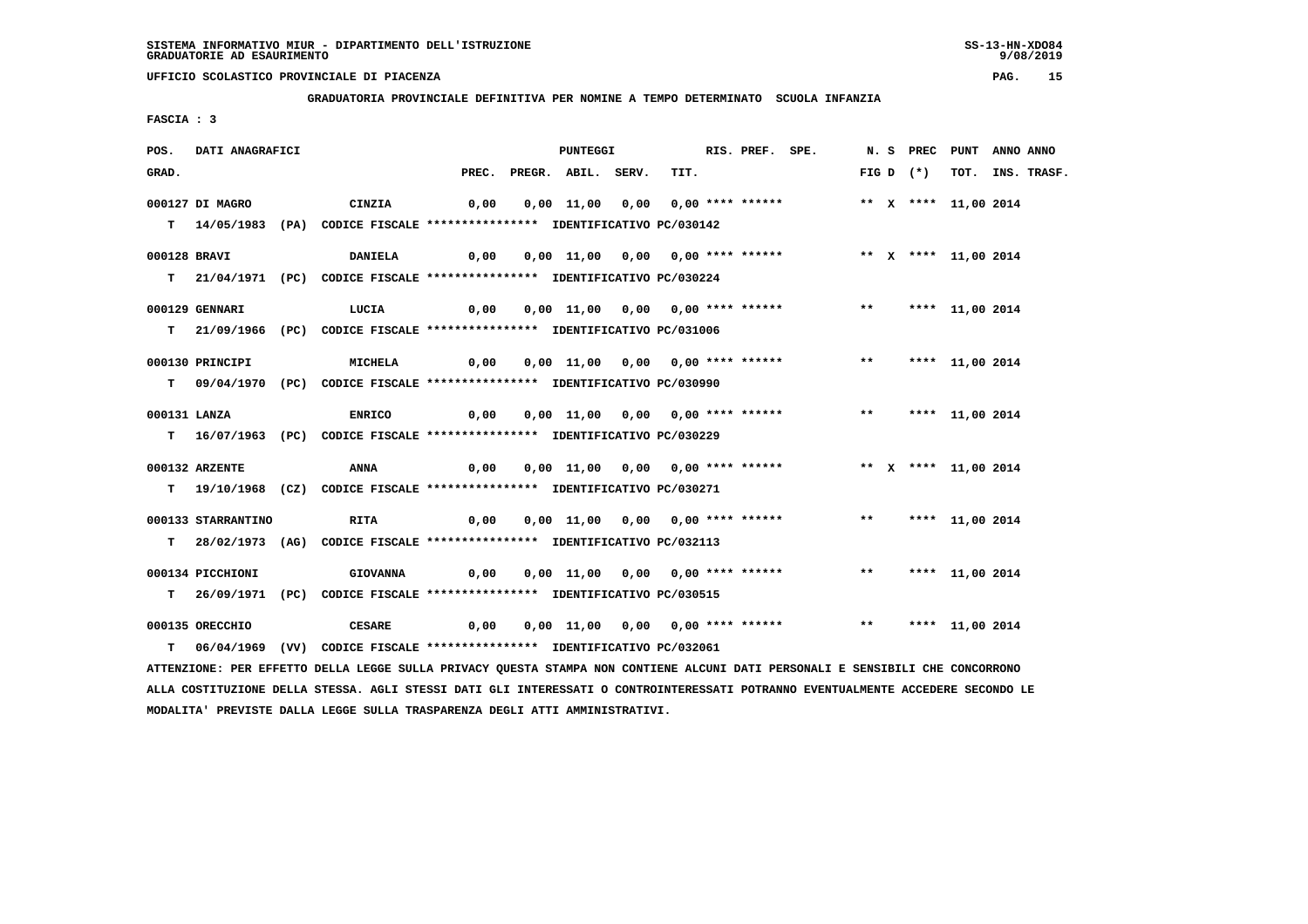**GRADUATORIA PROVINCIALE DEFINITIVA PER NOMINE A TEMPO DETERMINATO SCUOLA INFANZIA**

 **FASCIA : 3**

| POS.         | DATI ANAGRAFICI  |      | <b>PUNTEGGI</b>                                                           |      |                          |  | RIS. PREF.                                               | SPE. |  | N. S PREC   | <b>PUNT</b> | ANNO ANNO       |  |                  |
|--------------|------------------|------|---------------------------------------------------------------------------|------|--------------------------|--|----------------------------------------------------------|------|--|-------------|-------------|-----------------|--|------------------|
| GRAD.        |                  |      |                                                                           |      | PREC. PREGR. ABIL. SERV. |  | TIT.                                                     |      |  | $FIG D (*)$ |             |                 |  | TOT. INS. TRASF. |
|              | 000136 MARSIGLIA |      | <b>MARIA TINDARA</b>                                                      | 0.00 |                          |  | 0,00 11,00 0,00 0,00 **** ****** *** **                  |      |  |             |             | **** 11,00 2014 |  |                  |
|              | $T = 22/03/1955$ | (ME) | CODICE FISCALE **************** IDENTIFICATIVO PC/030249                  |      |                          |  |                                                          |      |  |             |             |                 |  |                  |
| 000137 BOTTI |                  |      | <b>PAMELA</b>                                                             |      |                          |  |                                                          |      |  |             |             | **** 11,00 2014 |  |                  |
|              |                  |      | T 24/04/1981 (PC) CODICE FISCALE *************** IDENTIFICATIVO PC/029982 |      |                          |  |                                                          |      |  |             |             |                 |  |                  |
| 000138 CACI  |                  |      | $\overline{0,00}$<br>LIDIA                                                |      |                          |  | 0,00 11,00 0,00 0,00 **** ****** * *** * **** 11,00 2014 |      |  |             |             |                 |  |                  |
|              | 18/01/1976       |      | (AG) CODICE FISCALE **************** IDENTIFICATIVO PC/031407             |      |                          |  |                                                          |      |  |             |             |                 |  |                  |
|              | 000139 RANCATI   |      | <b>VALENTINA</b>                                                          |      |                          |  | 0,00 0,00 11,00 0,00 0,00 **** ****** *** **             |      |  |             |             | **** 11,00 2014 |  |                  |
|              |                  |      | T 22/10/1981 (PC) CODICE FISCALE *************** IDENTIFICATIVO PC/030104 |      |                          |  |                                                          |      |  |             |             |                 |  |                  |
| 000140 CORSO |                  |      | <b>DANIELA</b>                                                            |      |                          |  | 0,00 0,00 11,00 0,00 0,00 **** ******           **       |      |  |             |             | **** 11,00 2014 |  |                  |
|              | $T = 16/06/1977$ | (PA) | CODICE FISCALE **************** IDENTIFICATIVO PC/030510                  |      |                          |  |                                                          |      |  |             |             |                 |  |                  |
|              | 000141 ARGELLATI |      | <b>MARIA CRISTIN</b>                                                      | 0,00 |                          |  | 0,00 11,00 0,00 0,00 **** ******                         |      |  | $***$       |             | **** 11,00 2014 |  |                  |
|              | T 27/09/1961     |      | (PC) CODICE FISCALE **************** IDENTIFICATIVO PC/029978             |      |                          |  |                                                          |      |  |             |             |                 |  |                  |

 **ATTENZIONE: PER EFFETTO DELLA LEGGE SULLA PRIVACY QUESTA STAMPA NON CONTIENE ALCUNI DATI PERSONALI E SENSIBILI CHE CONCORRONO ALLA COSTITUZIONE DELLA STESSA. AGLI STESSI DATI GLI INTERESSATI O CONTROINTERESSATI POTRANNO EVENTUALMENTE ACCEDERE SECONDO LE MODALITA' PREVISTE DALLA LEGGE SULLA TRASPARENZA DEGLI ATTI AMMINISTRATIVI.**